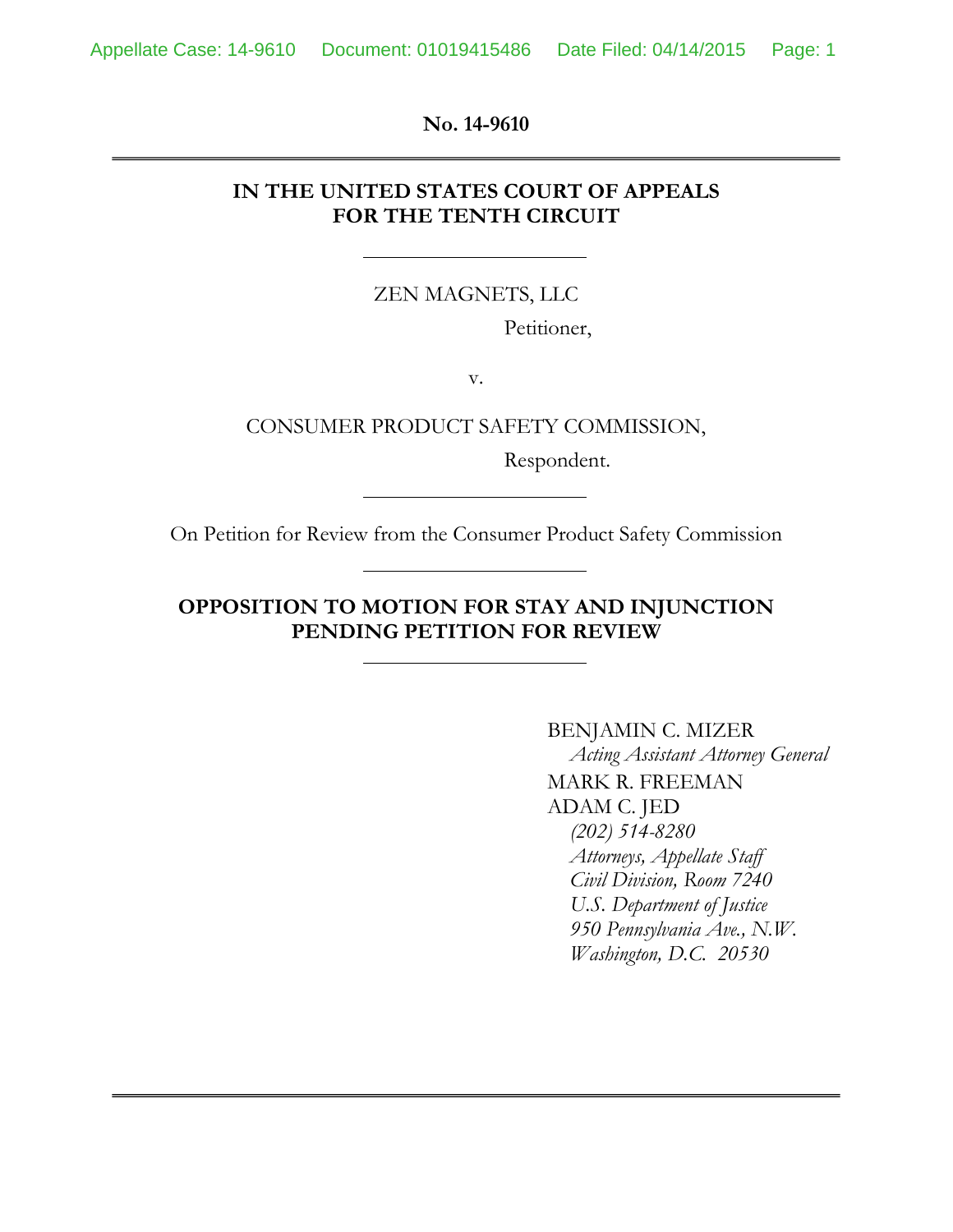## **INTRODUCTION AND SUMMARY**

This case concerns a safety rule for sets of high-powered magnets, frequently used by consumers as desk toys. These magnets are extremely dangerous if swallowed because they are powerful enough to clamp together through intestinal wall and lung tissue. Following numerous incidents in which children were hospitalized and seriously injured, the Consumer Product Safety Commission proposed a rule that would require either that these magnets be large enough to prevent swallowing or have a low enough "magnetic flux" (the strength of the magnets) to mitigate the danger. After reviewing extensive data, considering thousands of public comments, and considering views at a public hearing, the Commission promulgated the rule.

Petitioner, Zen Magnets, imports magnet sets affected by the rule. After waiting until the last possible day to file its petition, obtaining an extension to file its opening brief, and waiting until the rule had come into effect, Zen has now filed a motion to enjoin the rule pending review by this Court.

Zen cannot satisfy the stringent requirements for an injunction pending appeal. As an initial matter, Zen has not demonstrated that an injunction will prevent any irreparable injury—the *sine qua non* of interim relief. Zen describes the theoretical effects of this safety rule on businesses that sell magnet sets, but Zen does not say that an injunction is necessary to protect Zen *itself*. Nor does Zen offer any concrete evidence of the effects of the rule on Zen's business during the pendency of this case. That is not surprising. Notwithstanding Zen's use of the word "ban," Zen is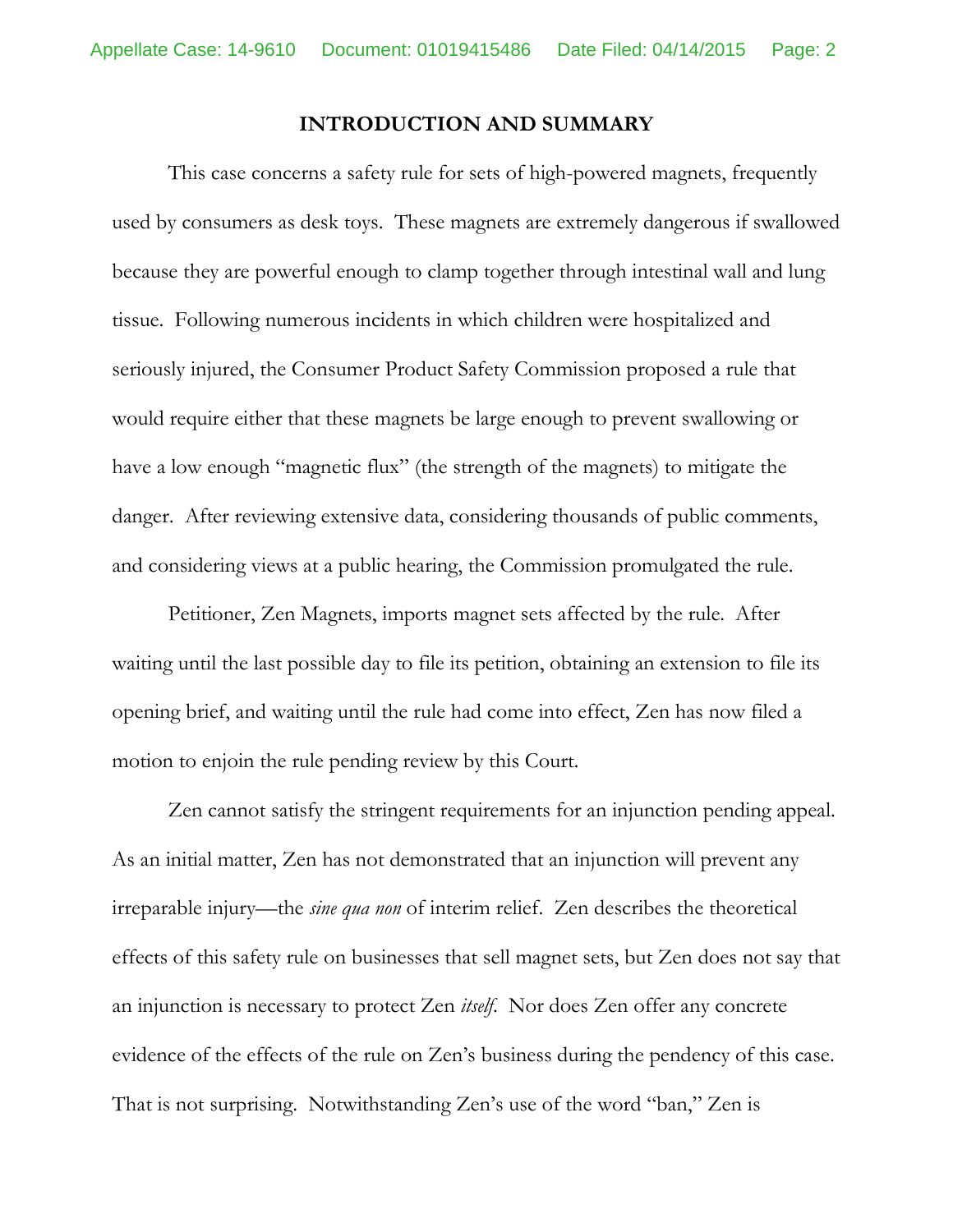challenging a safety standard and is free to import or to manufacture magnet sets that comply with this standard. Any claim that Zen requires immediate relief would also be difficult to square with Zen's waiting six months, until the rule had come into effect, to seek an injunction. On the other hand, the public interest—reflected in the considered judgment of the federal agency charged with consumer product safety strongly weighs against an injunction. It is undisputed that high-powered magnet sets have led to numerous hospitalizations and life-threatening injuries. Blocking the rule would leave these products unregulated, at the expense of children's safety.

Equally fundamentally, Zen also has demonstrated no probability of success on the merits. Zen is not entitled to enjoin enforcement of the magnet safety rule absent a showing that it will likely succeed on its petition for review in this Court. Yet virtually all of Zen's arguments are simply disagreements with how the agency extrapolated from the available data or weighed competing policy considerations. Those matters, however, are firmly vested with the agency. The question for this Court's review is simply whether the agency could rationally make the factual determinations that it did, and whether the agency considered the relevant issues and offered a rational explanation for its decision. On any view of the record, the agency did so, and Zen has failed to show otherwise. The motion should be denied.

#### **STATEMENT**

#### **A. Statutory Background**

Congress enacted the Consumer Product Safety Act, 15 U. S. C. § 2051 *et seq.*,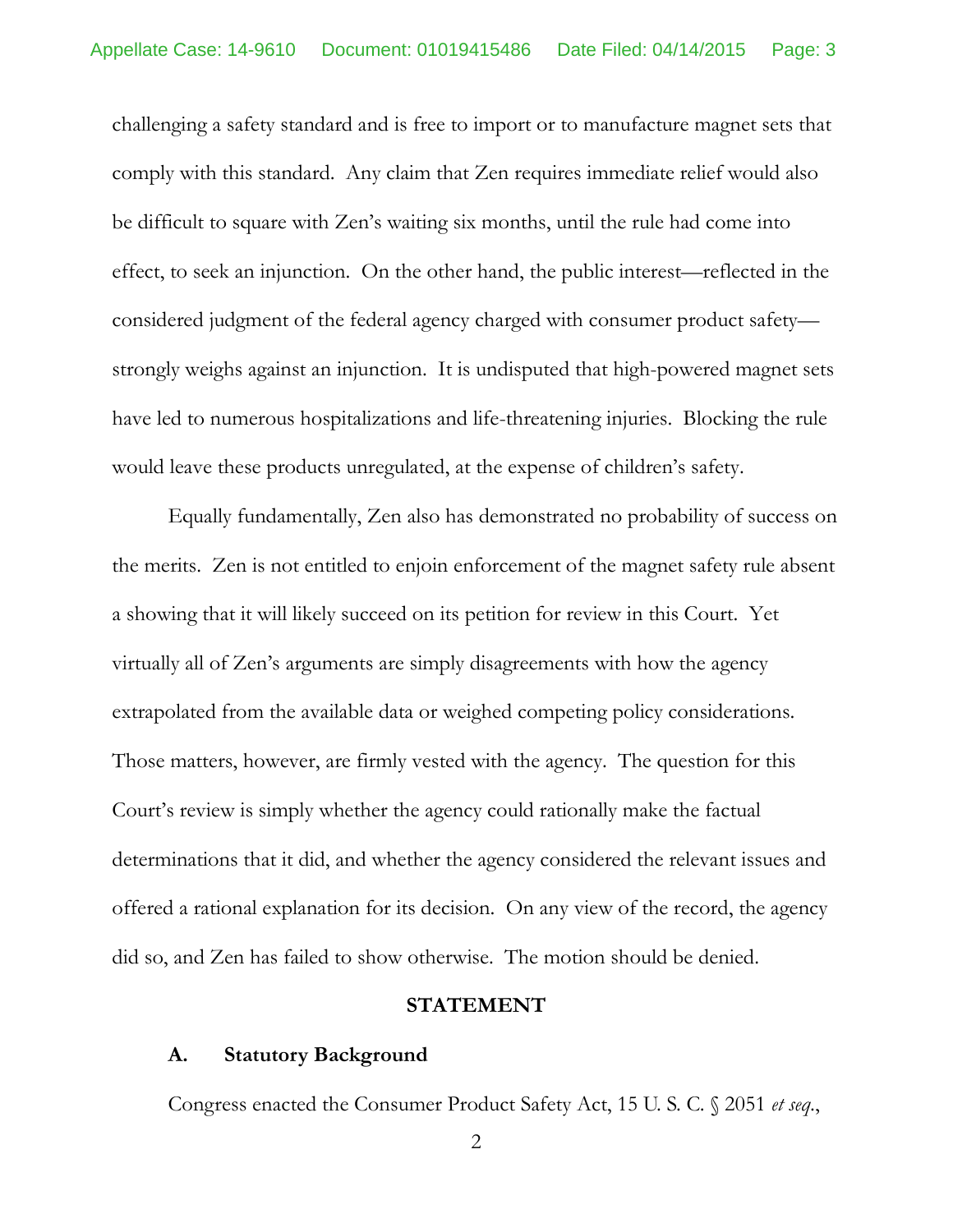in order, *inter alia*, "to protect the public against unreasonable risks of injury associated with consumer products." 15 U. S.C. § 2051(b)(1). The Act establishes the Consumer Product Safety Commission which, as relevant here, may "promulgate consumer product safety standards" that are "reasonably necessary to prevent or reduce an unreasonable risk of injury associated with such product." 15 U.S.C. § 2056(a). The Commission creates such standards by notice and comment rulemaking in which it must consider "relevant available product data," the "risk of injury," "the approximate number" of affected products, "the need of the public for the consumer products," the "probable effect" on "utility, cost, or availability" of those products, alternative means of "achieving the objective of the order while minimizing adverse effects," and "the public interest." *Id.* § 2058(e) & (f)(1), (3).

## **B. Factual Background**

**1.** This case concerns sets of small, high-powered magnets, typically comprising dozens or hundreds of tiny magnetic spheres or cubes, that are often used as desk toys. 79 Fed. Reg. 59,962, 59,963 (Oct. 3, 2014). In 2010, the Consumer Product Safety Commission began receiving reports of serious incidents caused by these magnet sets, particularly in children. *Id.* at 59,962; *see id.* at 59,964. When a person ingests more than one magnet, the magnets "interact rapidly and forcefully," damaging intestinal or lung tissue "trapped" between them. 77 Fed. Reg. 53,781, 53,784, 53,786 (Sept. 4, 2012). These injuries are difficult to diagnose because symptoms "often appear similar to those of less serious conditions." 79 Fed. Reg. at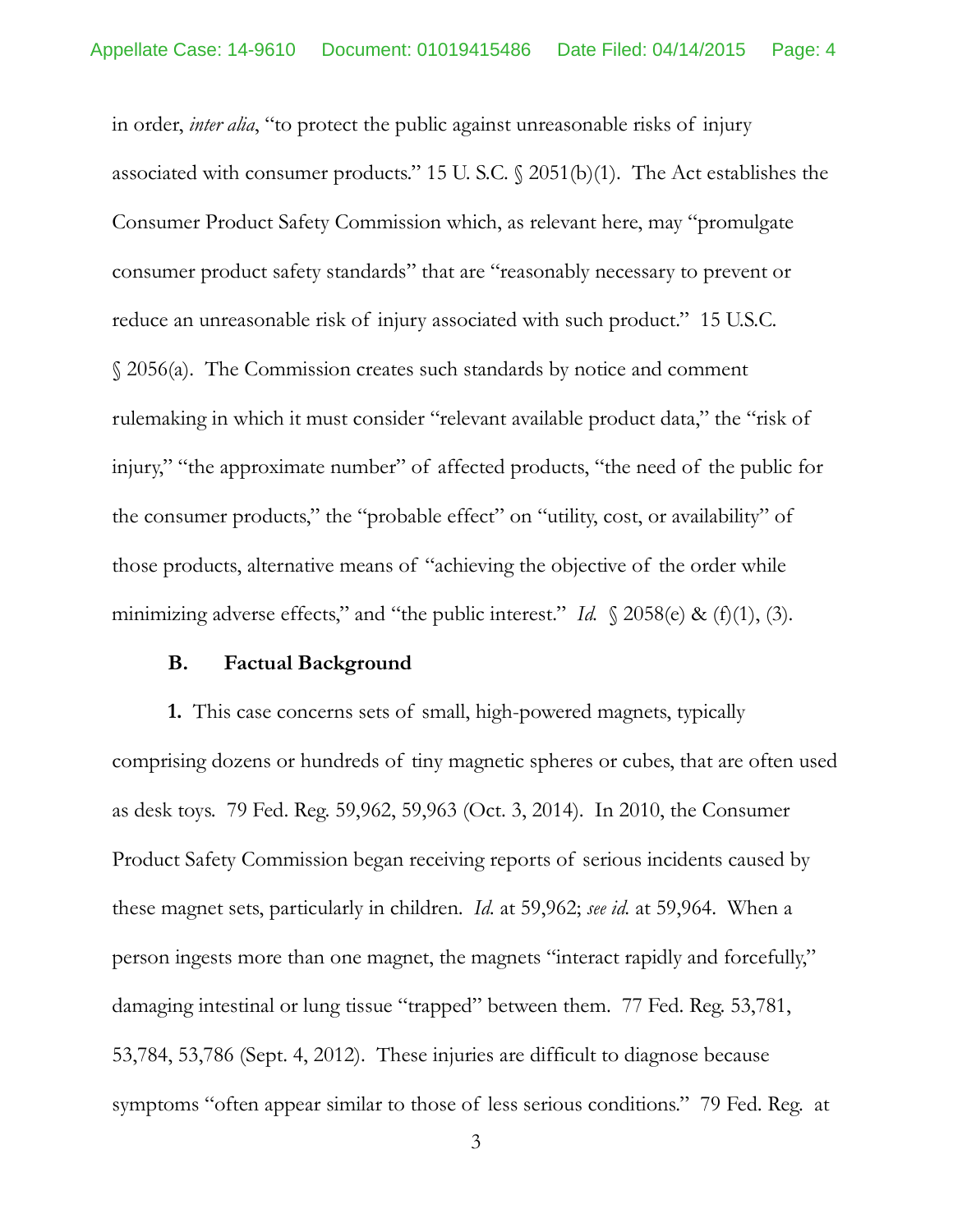59,964. This can result in serious injury or death. *Ibid.*

The Commission began gathering information about these products and working with companies to address the safety hazards. During 2011, the agency evaluated marketing and labeling of magnet sets and encouraged companies to ensure that these sets were not marketed to children. 77 Fed. Reg. at 53,782. In cooperation with several manufacturers, the agency also published a public service announcement concerning the hazards of this product. *Ibid.*

Nonetheless, reports of serious incidents continued to increase. *Ibid.* Based on an extrapolation from data in the National Electronic Injury Surveillance System, it was estimated that from 2009-2011, approximately 1,700, and possibly as many as 4,400, ingestions of magnets from magnet sets were treated in emergency departments. *Id.* at 53,784 & n.3. A high percentage of the injuries resulted in surgeries or other invasive procedures. *Id.* at 53,782."[D]espite the warnings or labeling," caregivers purchased sets for children. *Id.* at 53,783. And even when caregivers "intended to keep the sets away" from them, children got their hands on the magnets anyway. *Ibid.* Experts believed that these products—which are often shiny and smooth and "move in unexpected ways" thanks to their "strong magnetic properties"—appeal to and even "seem magical" to younger children. *Ibid.* And older children are attracted to the magnets' possible uses. For example, in "incidents reported among the 8- through 12-year-old age group, one child described wanting to feel the force of the magnets through his tongue; one was trying to see if the magnets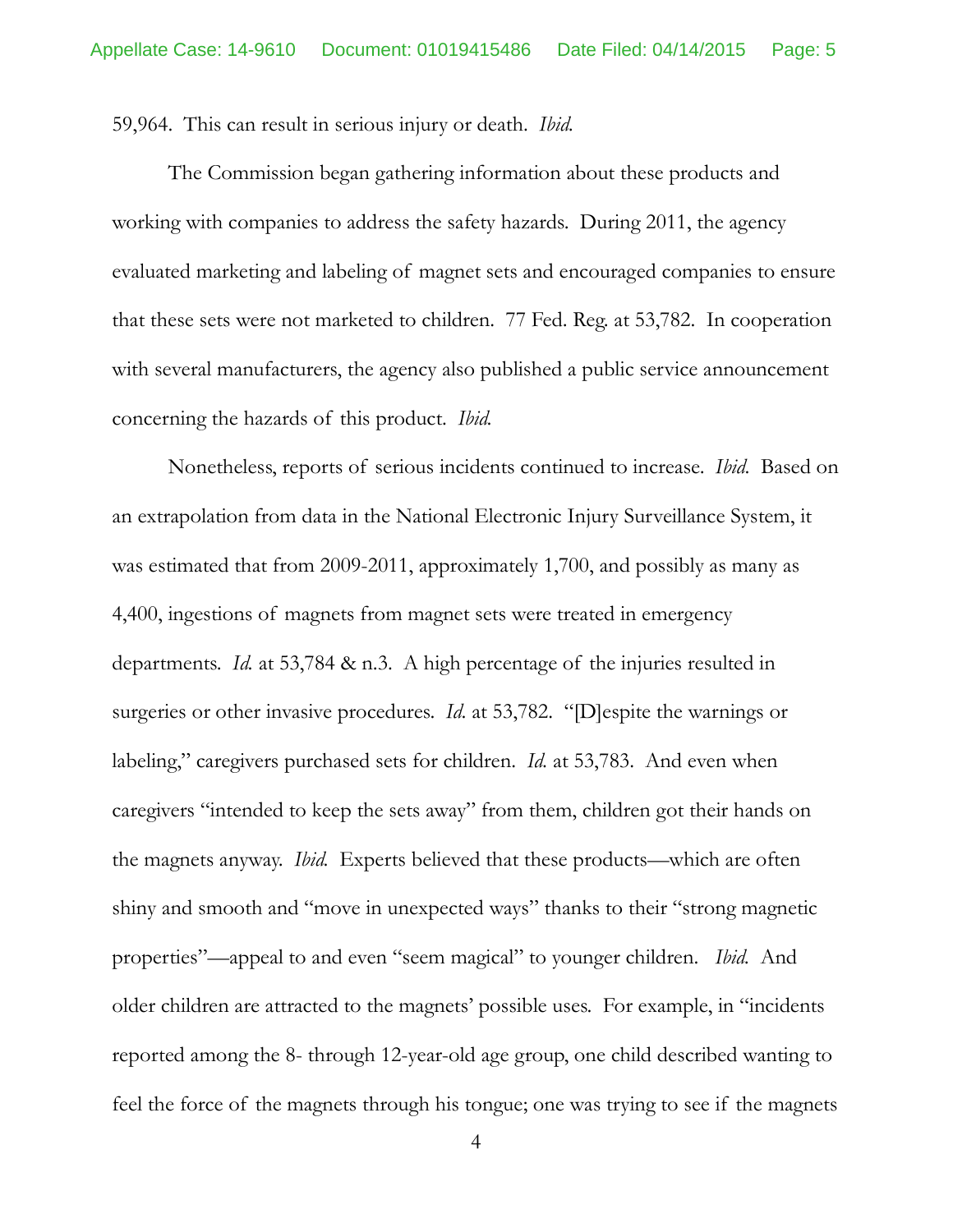would stick to her braces; and another wanted to see if the magnets would stick together through her teeth." *Id.* at 53,785; *see also ibid.* (examples of incidents involving 8 to 15 year olds). These incidents resulted in long hospital stays, CT scans, endoscopies, surgeries, "damaged bowel tissue," and "life-threatening intestinal injuries [that] will have lasting adverse health effects." *Ibid.*

**2.** In 2012, the Commission proposed a product safety standard for consumer magnet sets. *Id.* at 53,781. The proposed standard would apply to "any aggregation of separable, permanent magnetic objects that is a consumer product intended or marketed by the manufacturer primarily as a manipulative or construction desk toy for general entertainment, such as puzzle working, sculpture, mental stimulation, or stress relief." *Id.* at 53,787. It would essentially require either that magnets be large enough to mitigate the risk of swallowing, or that the magnetic flux be low enough, *i.e.*, the magnets weak enough, to minimize the danger of tissue strangulation. *Ibid.*

The agency received more than 5,000 written comments and heard testimony at a public hearing. 79 Fed. Reg. at 59,966. "Virtually all comments received from medical professionals" supported the rule. *Id.* at 59,969. They observed that "magnet ingestions often result in rapid and severe injuries with devastating and costly longterm consequences," explained that injuries caused by high-powered magnets are "difficult to diagnose," and expressed concern with "the rapidly growing number of cases." Some commenters noted that magnet sets have many good uses, such as "fun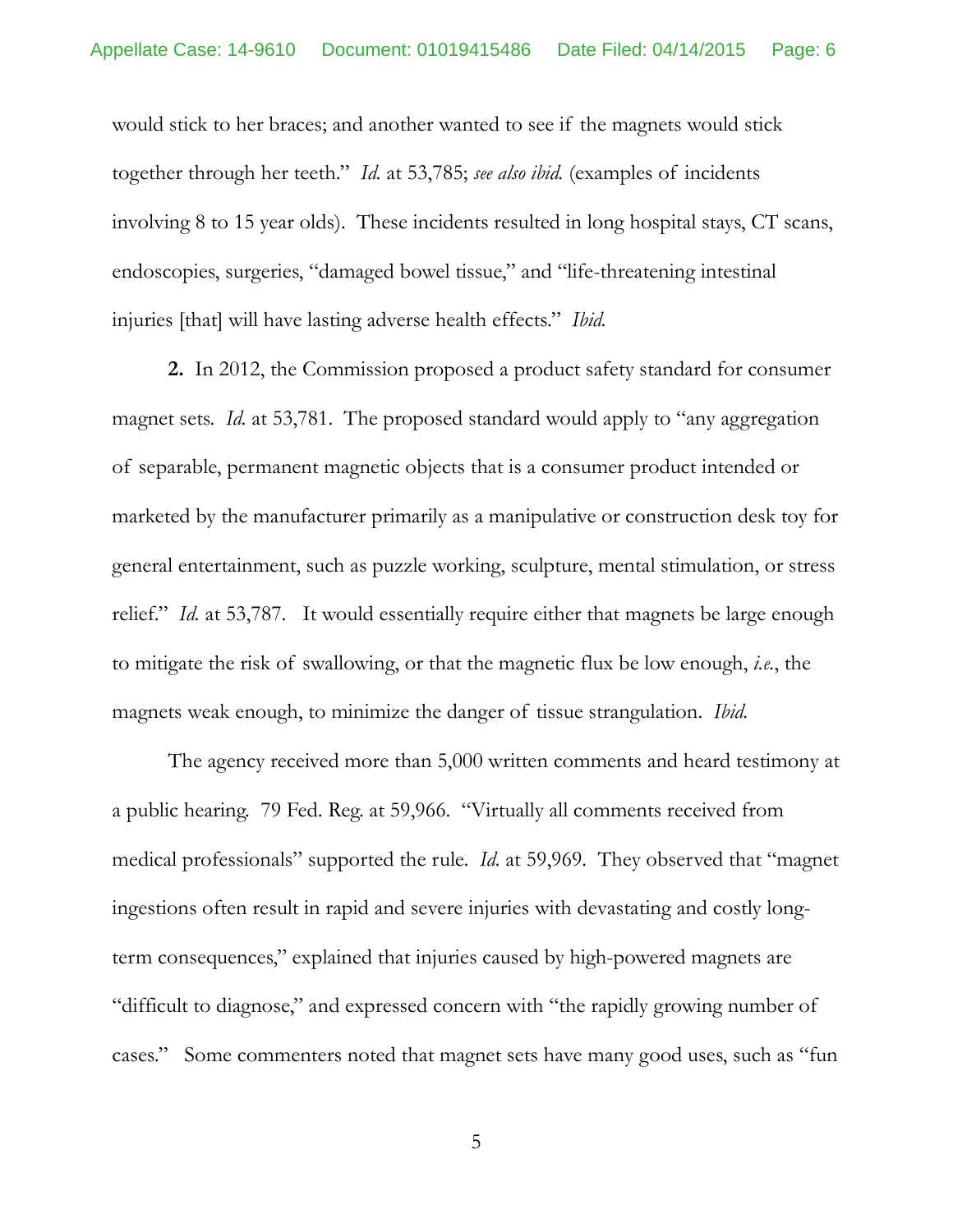stress-relievers" and "as an artistic medium." *Id.* at 59,967. Other commenters "cite[d] the high severity of the injuries associated with magnet sets." *Ibid.*

**3.** On September 26, 2014, the agency issued a final rule, which was published in the Federal Register on October 3, 2014, establishing a safety standard. 79 Fed. Reg. at 59,962 (codified at 16 C.F.R. pt. 1240). The rule applies to "magnet sets" and individual magnets "marketed or intended for use with or as magnet sets." 16 C.F.R. § 1240.1. It defines magnet sets as "[a]ny aggregation of separable magnetic objects that is a consumer product intended, marketed or commonly used as a manipulative or construction item for entertainment, such as puzzle working, sculpture building, mental stimulation, or stress relief." *Id.* § 1240.2. The rule establishes a safety standard based on size and strength: "Each magnet in a magnet set, and any individual magnet" that "fits completely within" a standard toy testing cylinder, used to estimate whether children can swallow an item, must have a certain maximum magnetic strength or "flux." *Id.* § 1240.3. The agency described and addressed the thousands of comments that it received, 79 Fed. Reg. at 59,966-59,972, described and explained changes between the proposed rule and final rule, *id.* at 59,972-59,974, discussed alternatives that were considered but rejected, *id.* at 59,974-59,976, and explained its final regulatory analysis, *id.* at 59,976-59,984.

The agency evaluated benefits of the rule in light of data from the National Electronic Injury Surveillance System and other sources. *Id.* at 59,978-59,980. Using the available data, the agency estimated that from 2009 to 2012, there were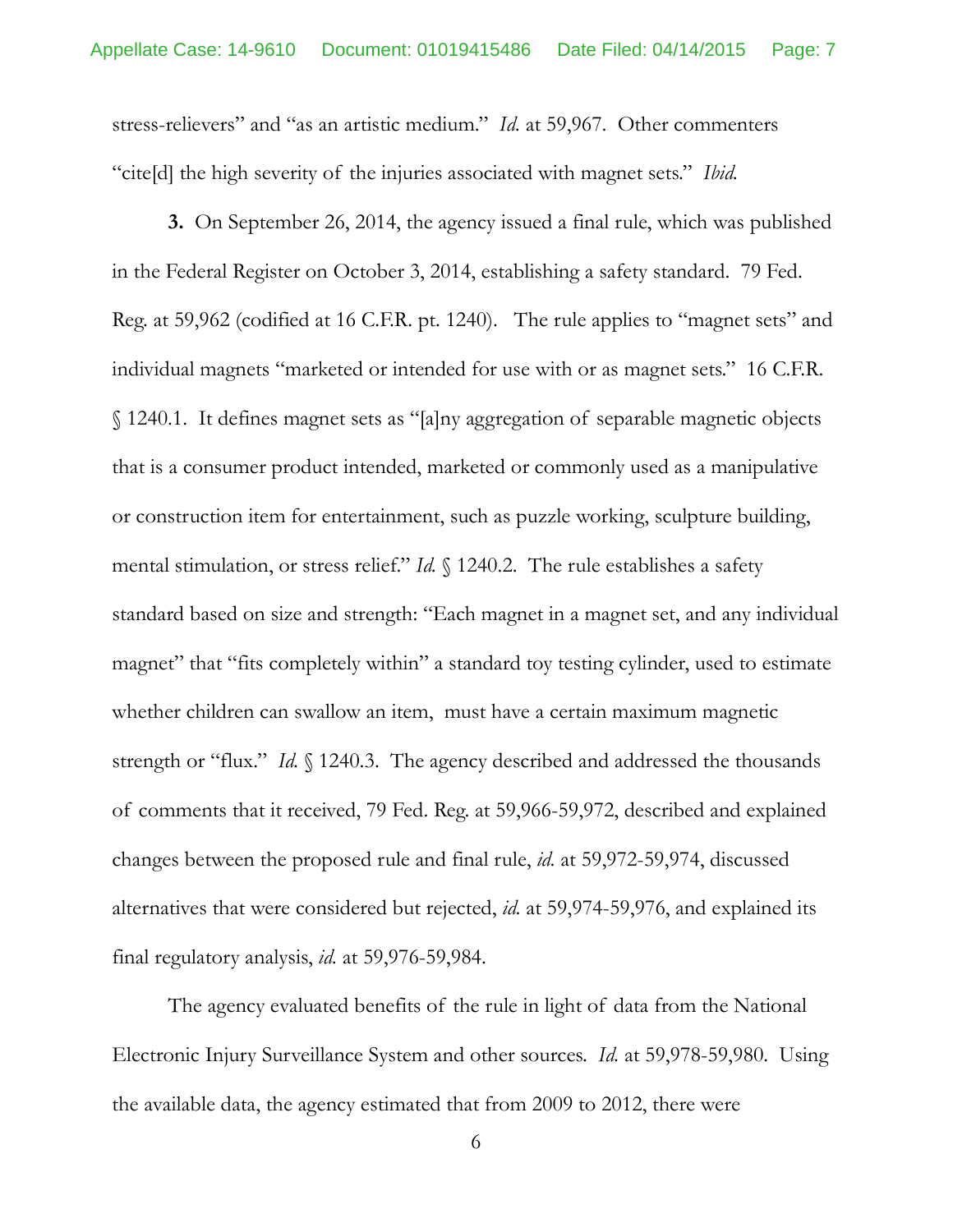approximately 2,138 injuries treated in emergency departments, eleven percent of which required hospitalization, and the agency used an injury cost model to estimate medical costs, work losses, and intangible costs associated with such incidents. *Id.* at 59,978-59,980. The agency recognized that, given the limits of available data, "there is uncertainty concerning these estimates," and explained that the estimates may incidentally take into account incidents that did not involve the types of magnet sets at issue, and/or may incidentally exclude incidents where, for example, medical narratives "mentioned that a magnet was involved but presented insufficient information to classify the magnet type." *Id.* at 59,980.

The agency also carefully considered the potential costs of the rule. It reviewed "[t]he lost use value experienced by consumers who would no longer be able to purchase magnets that do not meet the standard" and "the lost income and profits to firms that could not produce and sell non-complying products." *Ibid.* The agency also considered various alternatives, such as requiring warnings or different packaging or limiting sales to certain locations. *Id.* at 59,983-59,984. But the Commission concluded, on balance, that these alternatives would not adequately protect consumers and that the safety risks to the public from high-powered consumer magnet sets warranted adoption of the safety standard.

#### **C. Procedural History**

Two months later, on December 2, 2014, Zen Magnets filed a petition for review. On January 15, 2015, Zen asked the agency to stay the rule, and on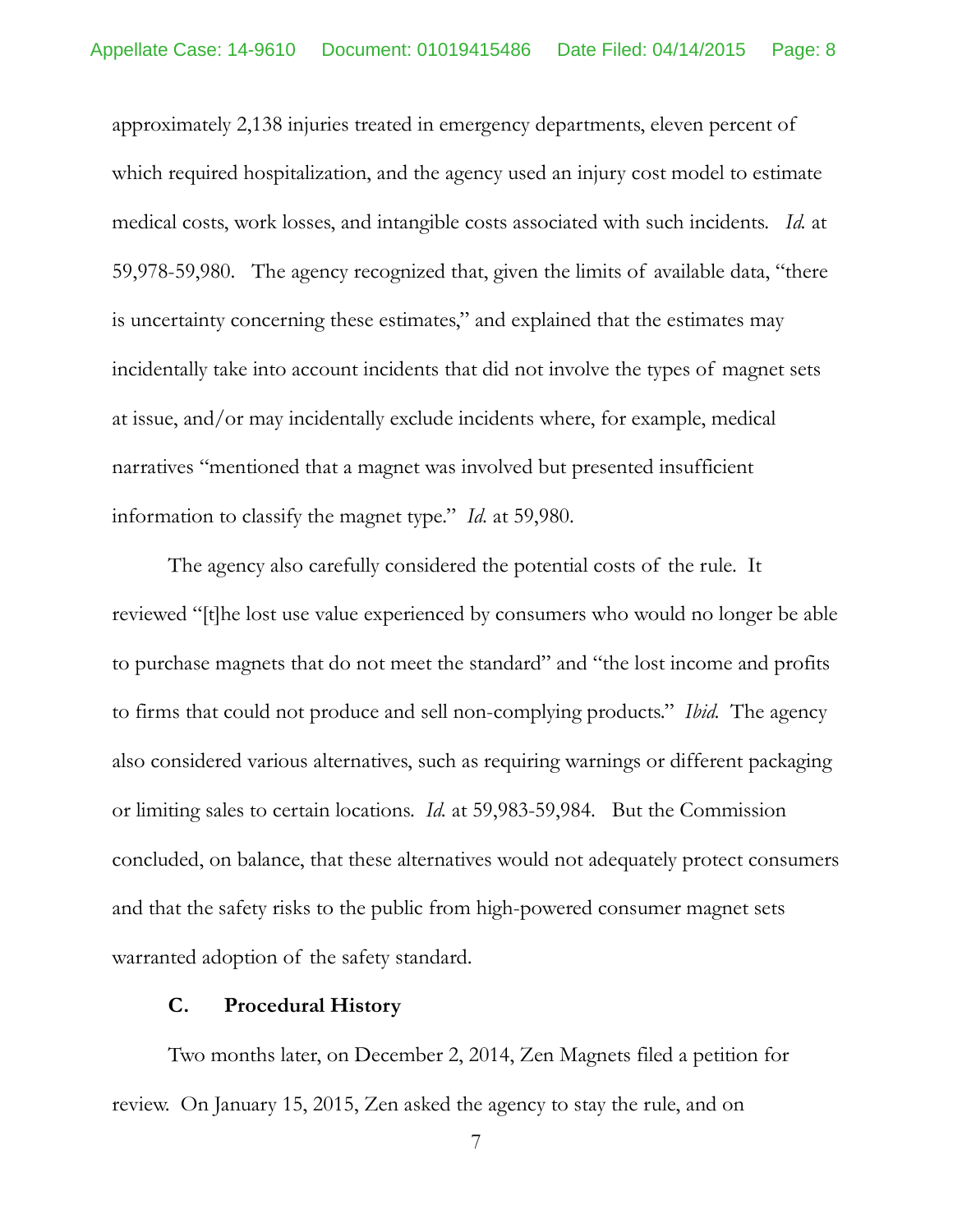February 5 supplemented its request. On February 20, the Commission denied that request. On March 10, Zen moved to extend the time to file its opening brief, but also stated that it would seek an interim order staying the rule. On April 1, after the rule had come into effect, Zen asked this Court to enjoin the rule pending review.

## **ARGUMENT**

Zen asks the Court to enjoin the Consumer Product Safety Commission's safety standard for consumer magnet sets pending resolution of Zen's petition for review.<sup>[1](#page-8-0)</sup> To demonstrate that this extraordinary remedy is warranted, Zen must at a minimum show a strong likelihood of success on the merits, that it is likely to suffer irreparable harm without the requested order, and that enjoining the rule would not impair the public interest. *See Nken* v. *Holder*, 556 U.S. 418, 434-435 (2009); *Winter* v. *Natural Res. Def. Council, Inc.*, 555 U.S. 7, 20 (2008). [2](#page-8-1) Because Zen has failed to demonstrate either a likelihood of success or irreparable injury, and because the public interest plainly weighs in favor of the safety rule, the motion should be denied.

## **I. Zen Has Shown No Likelihood of Success on the Merits**

 $\overline{a}$ 

**A.** Safety rules issued by the Consumer Product Safety Commission are

<span id="page-8-0"></span><sup>&</sup>lt;sup>1</sup> Although Zen asks for a "stay," because Zen waited until after the rule came into effect, the motion is better characterized as seeking an injunction. But because the standards are substantially the same, that does not affect the analysis.

<span id="page-8-1"></span><sup>&</sup>lt;sup>2</sup> Even if a sliding scale applies, when addressing "governmental action taken in the public interest pursuant to a statutory or regulatory scheme," the moving party must show at least a "substantial likelihood" of success, regardless of the other factors. *Heideman* v. *S. Salt Lake City*, 348 F.3d 1182, 1189 (10th Cir. 2003).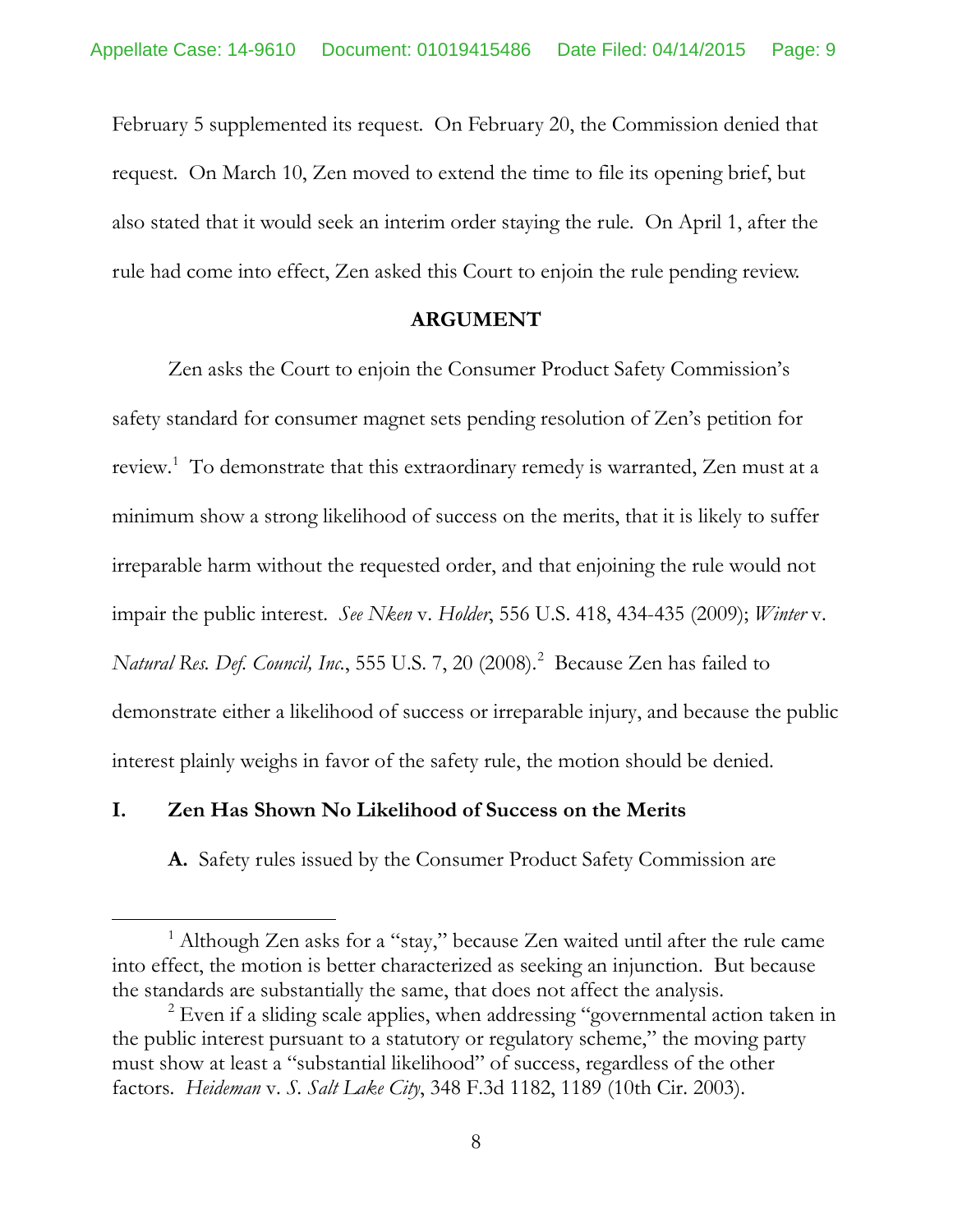reviewed pursuant to the Administrative Procedure Act, with factual findings reviewed for "substantial evidence on the record taken as a whole." 15 U.S.C. § 2060(c). Under this highly deferential standard of review, the agency's factual conclusions "are conclusive unless the record demonstrates that any reasonable adjudicator would be compelled to conclude to the contrary." *Sidabutar* v. *Gonzales*, 503 F.3d 1116, 1122 (10th Cir. 2007) (internal quotation marks omitted). And the "court is not to substitute its judgment for that of the agency" but instead must decide whether it "may reasonably be discerned" that the agency "examine[d] the relevant" information and identified "a rational connection between the facts found and the choice made." *Motor Vehicle Mfrs. Ass'n* v. *State Farm Mut. Auto. Ins. Co.*, 463 U.S. 29, 43 (1983).

The Commission plainly did so here. It explained the need for the rule, 79 Fed. Reg. at 59,976-59,977, described the product and market, *id.* at 59,977-59,978, analyzed the risks and societal benefits, *id.* at 59,978-59,980, evaluated the costs of the rule to producers and consumers, *id.* at 59,980-59,983, and considered various alternatives, *id.* at 59,983-59,986, before determining that the risks to consumers posed by high-powered magnet sets warranted adoption of the safety standard.

**B.** Zen's only legal objection to the Commission's rule is its claim (Mot. 14-16) that the agency failed to provide the required opportunity for notice and comment because the final rule's definition of consumer magnet sets varied slightly from that of the proposed rule. To give meaning to the notice and comment requirement, courts generally require that the final rule be a "logical outgrowth" of the proposed rule.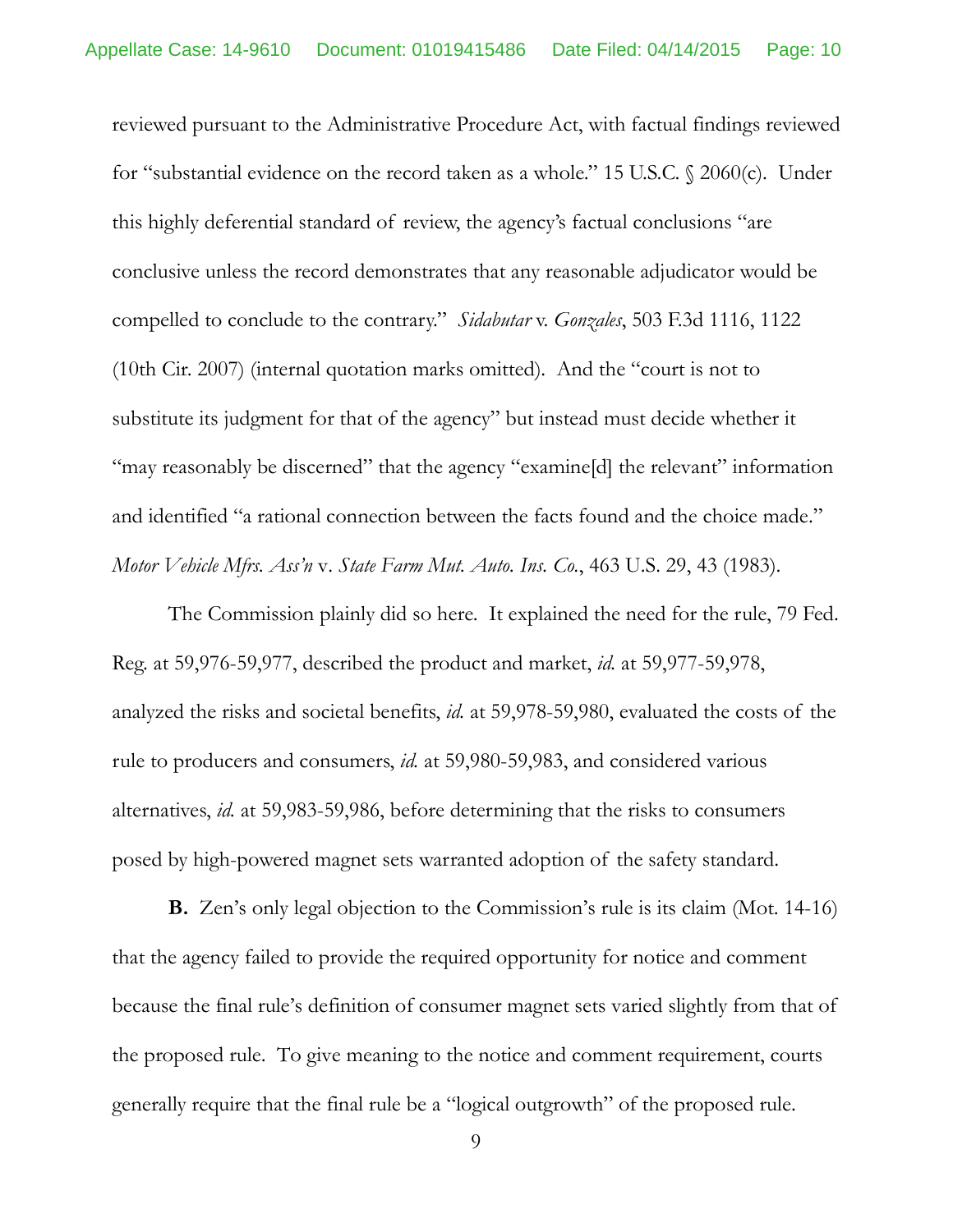*Long Island Care at Home, Ltd.* v. *Coke*, 551 U.S. 158, 174 (2007). "The object, in short, is one of fair notice." *Ibid.* "A final rule is a logical outgrowth if affected parties should have anticipated that the relevant modification was possible." *Allina Health Servs.* v. *Sebelius*, 746 F.3d 1102, 1107 (D.C. Cir. 2014). By contrast, a final rule is not a logical outgrowth where "interested parties would have had to divine [the agency's] unspoken thoughts, because the final rule was surprisingly distant from the proposed rule." *CSX Transp., Inc.* v. *Surface Transp. Bd.*, 584 F.3d 1076, 1080 (D.C. Cir. 2009).

Not only was the final rule here a logical outgrowth of the proposed rule, but the rules are virtually identical. The proposed and final rules establish safety standards for consumer magnet sets—indeed, the *same* standards. The only difference that Zen points to (Mot. 15) is a slight modification in the definition of a consumer magnet set: The proposed definition was "any aggregation of separable, permanent magnetic objects that is a consumer product *intended or marketed* by the manufacturer primarily as a manipulative or construction desk toy for general entertainment," and gave examples. 77 Fed. Reg. at 53,787 (emphasis added). The final definition is "[a]ny aggregation of separable magnetic objects that is a consumer product *intended, marketed or commonly used* as a manipulative or construction item for entertainment" and gave the same examples. 16 C.F.R. § 1240.2 (emphasis added).

Zen cannot plausibly maintain that this kind of modification could not have been anticipated and thus vitiated the notice and comment process. Indeed, the Notice of Proposed Rulemaking (NPRM) expressly sought "comment on the scope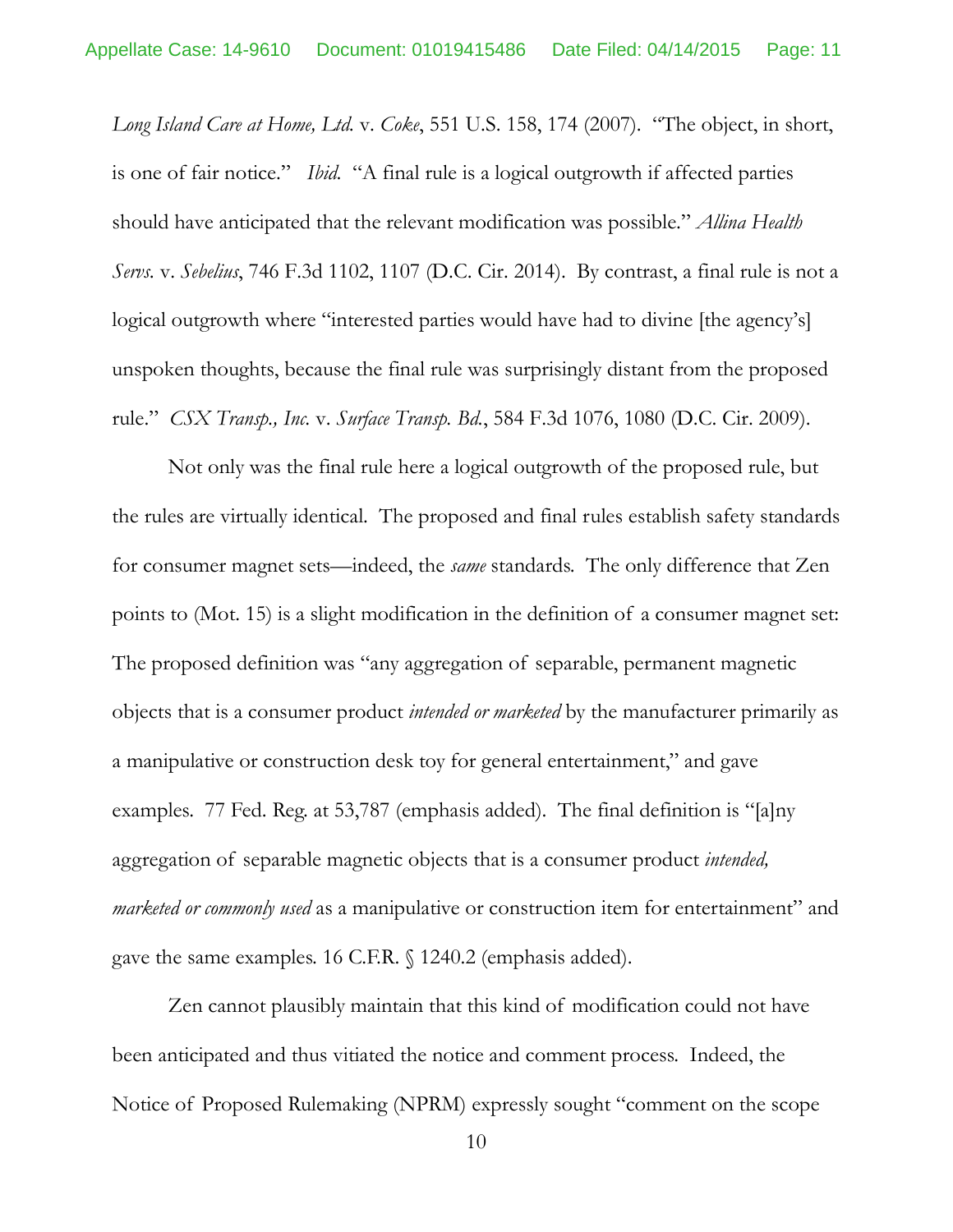of the products proposed to be covered by this proposed rule." 77 Fed. Reg. at 53,787. Zen thus had every reason to expect that the definition of covered magnet sets might change during the rulemaking. *See CSX*, 584 F.3d at 1081 (logical outgrowth where "NPRM expressly asked for" comments on the issue). And in any event, small definitional changes are common in rulemaking. Thus, the agency explained that "[t]his change clarifies that the common usage of a firm's magnet products could be a consideration in determining whether the magnets are intended for use as manipulatives for entertainment, irrespective of the firm's stated intentions." 79 Fed. Reg. at 59,973. And it addressed the possibility of companies' "avoiding the rule by simply stating in marketing and other materials that the magnets are intended for uses other than those specified in the definition." *Ibid*. That refinement was well within the Commission's discretion to adopt in moving from a proposed rule to a final one.

**C.** Zen's remaining arguments simply urge that the agency should have differently interpreted the available data or weighed competing policy considerations. But these fail to apprehend the applicable principles of administrative law. And to the extent that Zen relies on evidence outside of the administrative record, Zen also disregards the well-established rule that review is "confined to consideration of the decision of the agency" and "the evidence on which it was based." *Federal Power Comm'n* v. *Transcontinental Gas Pipe Line Corp.*, 423 U.S. 326, 331 (1976).

**1.** Zen alleges (Mot. 5-9) that the agency erred in estimating how many people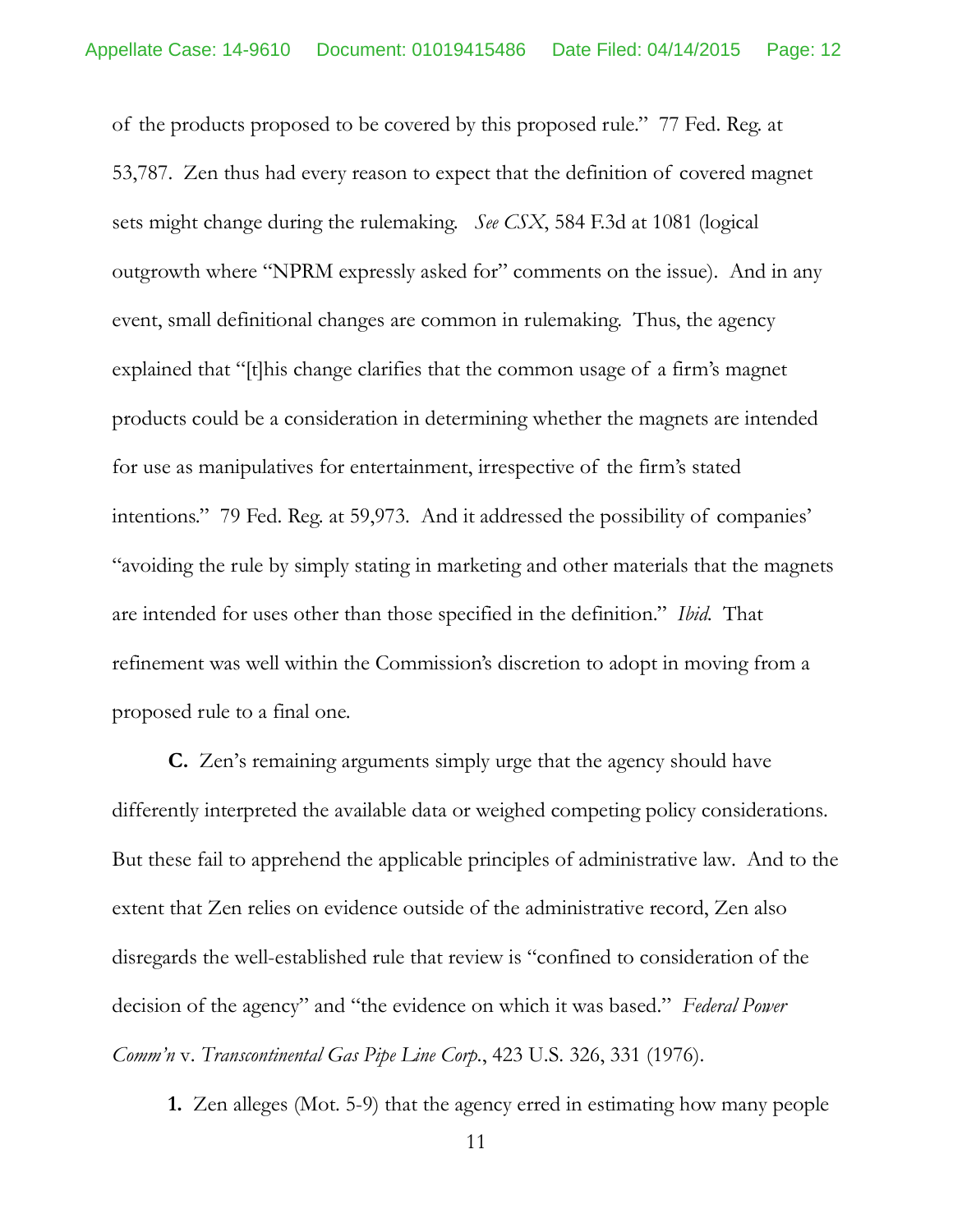have been injured by magnet sets. As an initial matter, Zen's factual claims rest heavily on a December 2014 transcript of a *different* administrative proceeding that is not in the record and, indeed, occurred months after the Commission issued this rule. *See* Mot. 7-8. Zen cannot invalidate a rule on the ground that the agency did not consider materials that were not (and could not have been) part of the rulemaking.<sup>[3](#page-12-0)</sup>

More fundamentally, the Commission had ample basis for its factual analyses. The agency acknowledged the sorts of methodological concerns that Zen now raises and explained that it had no choice but to work with necessarily imperfect data, such as emergency room reports, and estimate and extrapolate from there. The agency explained that it reviewed databases containing reports of injuries; identified reports referencing ingested magnets; counted injuries clearly attributable to the magnet sets at issue (such as by reference to a brand name); and discarded incidents connected to other identifiable magnet-types, such as "kitchen magnets." *See* 77 Fed. Reg. at 53,784, 53,791; 79 Fed. Reg. 59,964-59,965, 59,969, 59,978-59,980. The agency further explained that, because reports "include<sup>[]</sup> incidents involving all types of magnets, not just magnet sets," it had to rely on narratives, such as notes in emergency room reports, to estimate which ones "involve" or "possibly involve" the

<span id="page-12-0"></span><sup>&</sup>lt;sup>3</sup> Moreover, Zen's extra-record statements merely observe what the agency itself explained: Incident reports that do not clearly state the type of magnet are classified by making a "judgment call." Thus, it cannot be said to a "statistical certainty" that the agency's estimates include no injuries caused by other magnet types. Mot. 8. That observation does not undermine the agency's reasoned extrapolation from available data.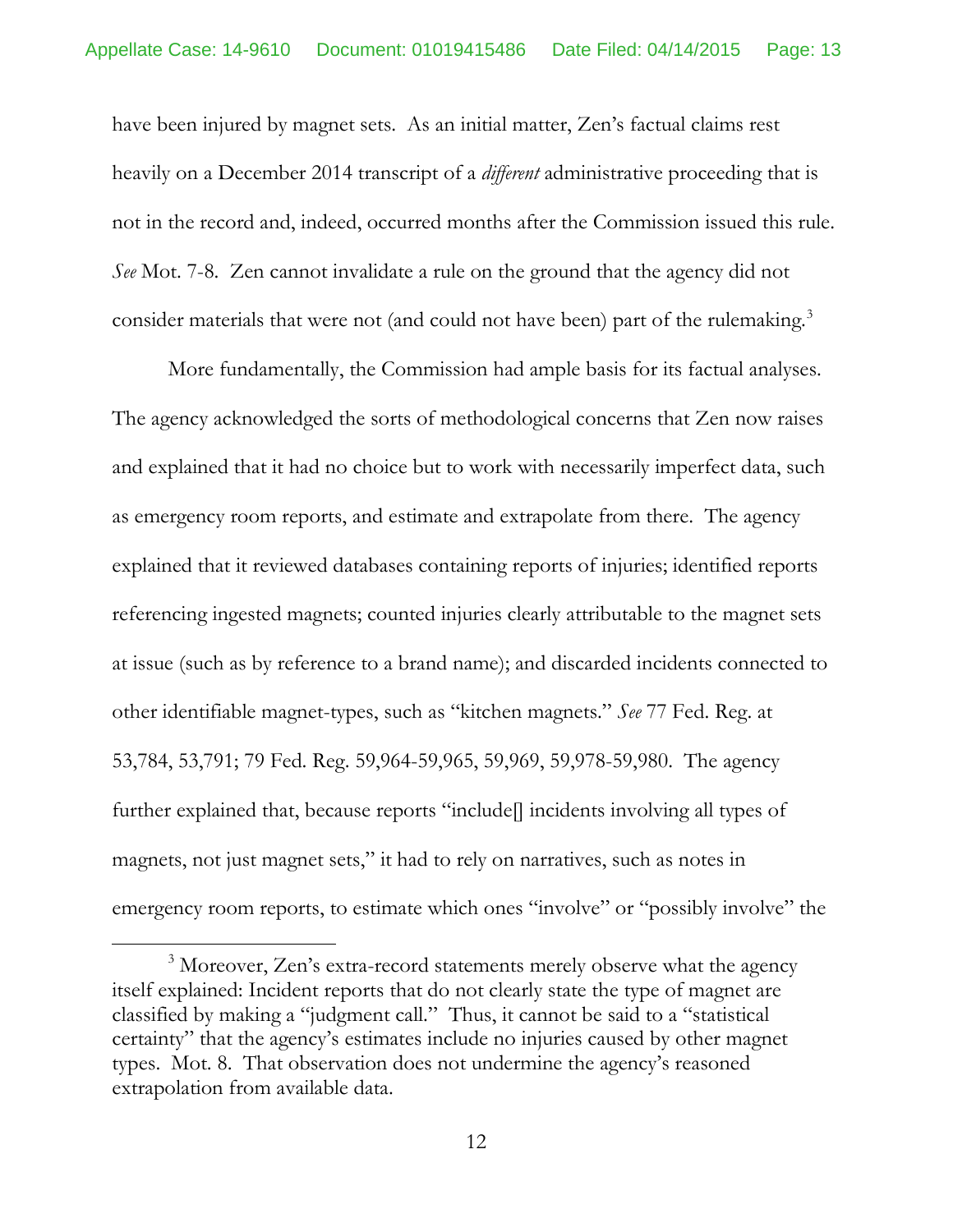magnet sets at issue here. 77 Fed. Reg. 53,784.

Thus, the agency made clear that its injury counts were "estimates," and, in response to comments like those urged by Zen, the agency explained that its analyses "acknowledge that there is some uncertainty concerning the estimated annual average of medically attended injuries." 79 Fed. Reg. at 59,968; *accord id.* at 59,980. The agency candidly recognized that it may have incidentally included incidents involving magnets that would not be covered by the rule. *Ibid.* On the other hand, the agency also noted that by excluding magnets "classified as 'unknown or other,'" it may also have *excluded* incidents attributable to covered magnet sets. *Ibid.* (Indeed, "medical experts reported that the available research most likely reflects an *undercount* of the true incidence of injuries associated with magnet sets." *Id.* at 59,966 (emphasis added).)

It was well within the Commission's discretion to proceed on this basis. As the Supreme Court has explained, "[i]t is not infrequent that the available data does not settle a regulatory issue." *State Farm*, 463 U.S. at 52. An agency merely must "explain the evidence which is available" and "offer a rational connection between the facts found and the choice made." *Ibid.*; *see Forester* v. *Consumer Prod. Safety Comm'n*, 559 F.2d 774, 788-789 (D.C. Cir. 1977) (agency need not "develop a precise 'body count' of actual injuries that will be reduced by each regulatory provision" and "no precise statistical showing is required"). The Commission has done so here.

Zen's remaining criticisms of the Commission's methodology merely secondguess the specific judgment calls that agency experts had to make when interpreting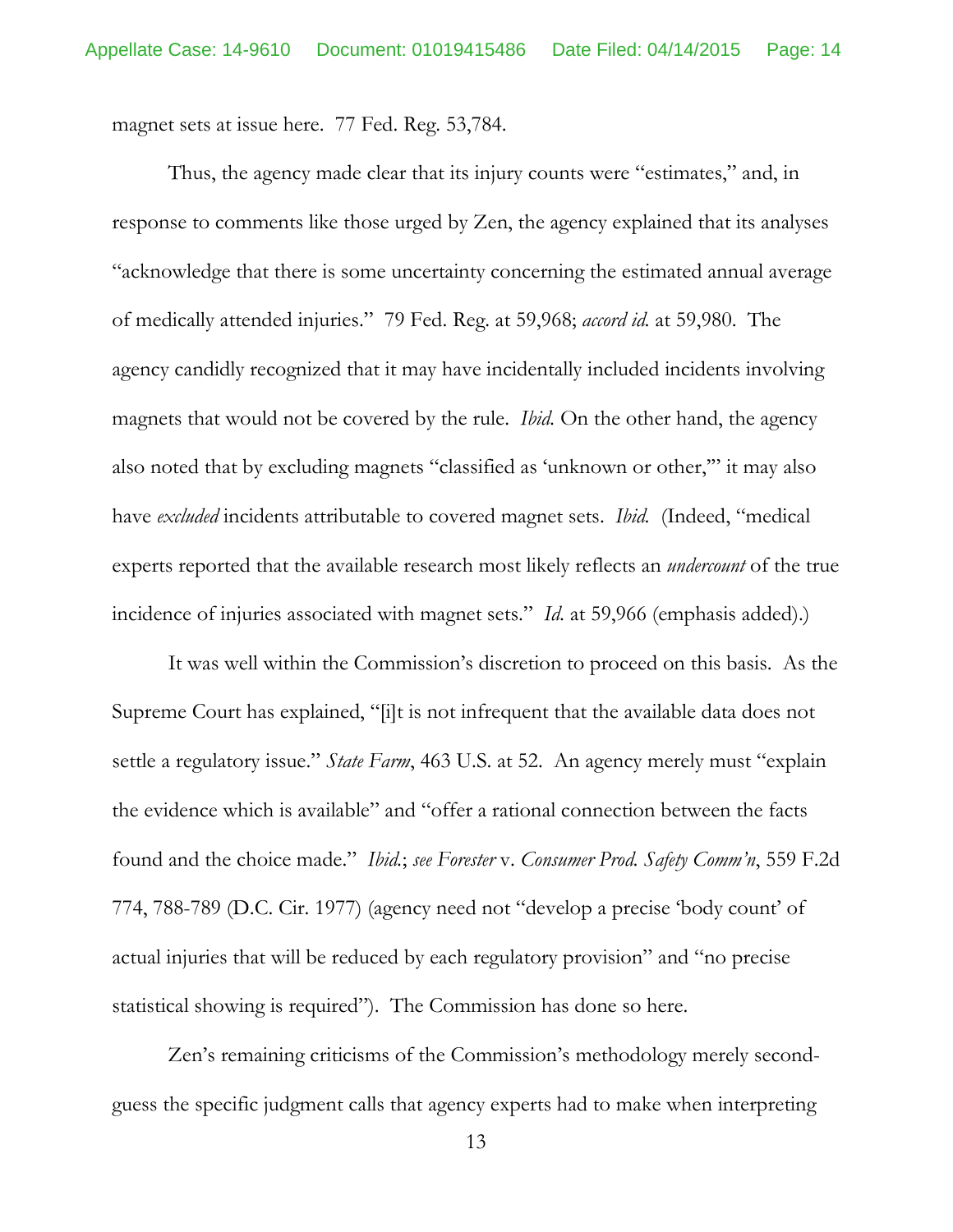this imperfect data. For example, Zen faults the agency for counting injuries caused by magnets described as "small" or described as "round," rather than only counting reports with both terms. *See* Mot. 6-7. But that kind of judgment call is for the agency to make.<sup>[4](#page-14-0)</sup> Given the imperfect data and the need to balance over- and underestimates, the agency's methodology was hardly irrational.

**2.** Zen next argues (Mot. 9-12) that the agency did not strike the right balance between the dangers of small, high-flux magnet sets, and the utility of such sets. Zen asserts—based, in part, on December 2014 transcripts not in the rulemaking record (*e.g.,* Mot. 10, 11)—that magnet sets may be useful for art, education, and research and the safety rule would impede such uses. But the agency acknowledged these uses and considered the costs and benefits, and Zen cannot seek to invalidate the rule merely because the agency could have struck a different balance.

The agency acknowledged that a cost of the safety standard would include "lost use value experienced by consumers who would no longer be able to purchase magnets that do not meet the standard," and the agency even sought to model that loss. *See* 79 Fed. Reg. at 59,980-59,882. In response to comments that "high-powered magnets have many laudable uses, including for education and research," and "value

<span id="page-14-0"></span><sup>&</sup>lt;sup>4</sup> Zen's argument also rests on a misunderstanding of the final rule. Zen asserts that there was overcounting because the final rule covers only magnets that are "both strong *and* round." Mot. 7. But the rule does not require that magnets be round at all. *See* 16 C.F.R. § 1240.2. The covered high-powered magnets may, for example, be "cube-shaped." 79 Fed. Reg. at 59,963.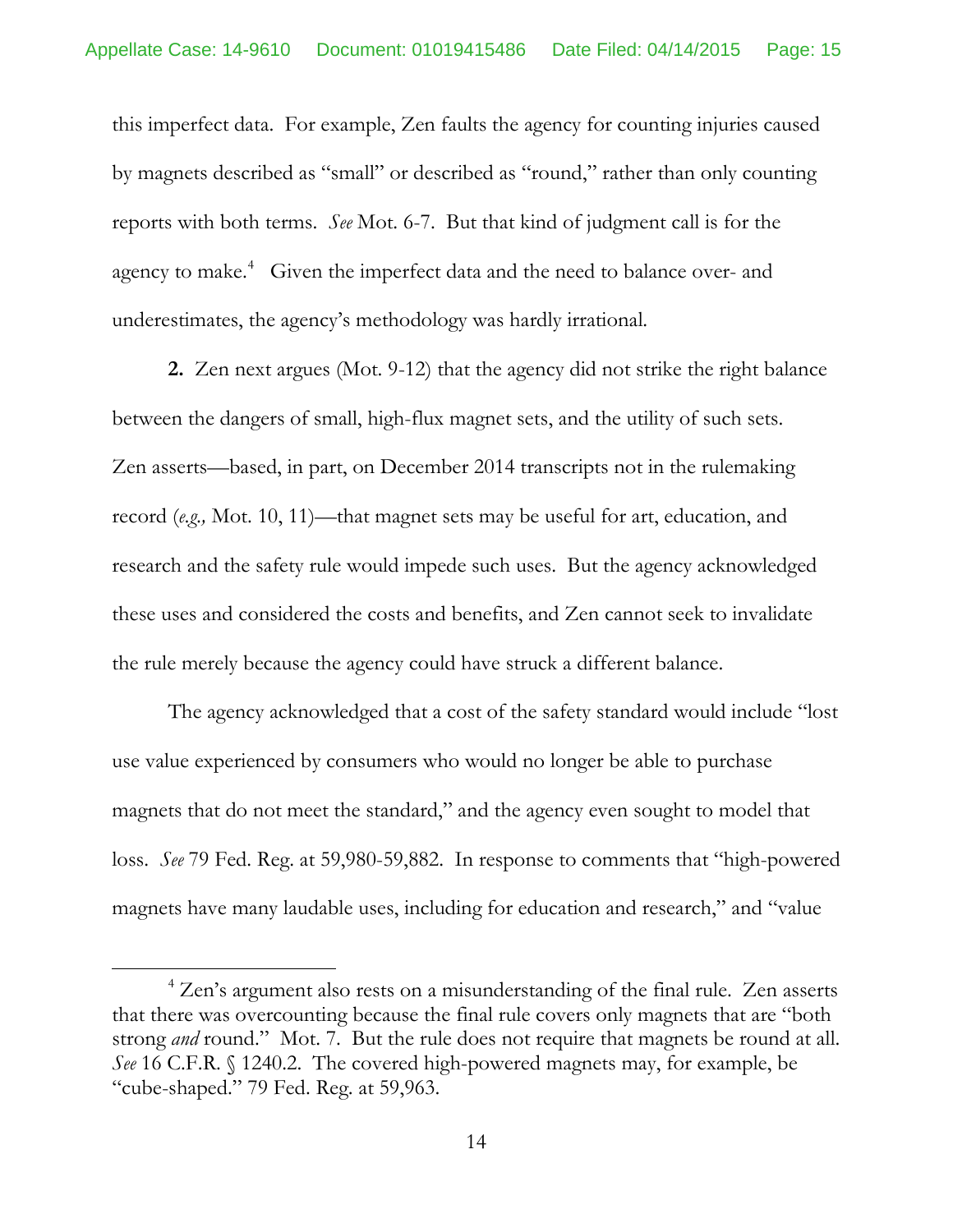as an artistic medium," the agency explained that the rule does not cover "highpowered magnets that serve industrial and commercial needs," that "less powerful" or larger magnets could be used, and that in addition to compliant magnet sets, entirely different products may also be useful for the same purposes. *Id.* at 59,967, 59,977. The agency also acknowledged, however, that not all alternatives are good substitutes for all purposes. *Ibid.*

Zen is on no firmer ground in declaring that the magnetic flux requirement would make magnets "useless for nearly any type of manipulation." Mot. 10. Zen's only support for that claim is a single extra-record statement that lower-flux magnets are difficult to use for constructing certain three-dimensional shapes and therefore "are ineffective as educational tools to teach lattice structures." Mot. Ex. C. at 13-14. Moreover, Zen's assertion ignores the possibility of using larger or connected highflux magnets not covered by the rule. 79 Fed. Reg. at 59,967. More fundamentally, the agency fully acknowledged that lower-flux magnets "may be too weak for building sculptures or . . . other construction activities" (*id*. at 59,977), and that larger magnets may be "more limited" in their uses (*id*. at 59,967), but concluded that the safety rule was nonetheless warranted. The fact that the agency fully considered Zen's objection but did not treat it as dispositive is not a basis for invalidating the rule.

**3.** Zen next asserts (Mot. 12-13) that the agency lacked a rational basis for concluding that the magnet safety rule is "reasonably necessary to prevent or reduce an unreasonable risk of injury." 15 U.S.C. § 2056(a). Zen's argument repeats its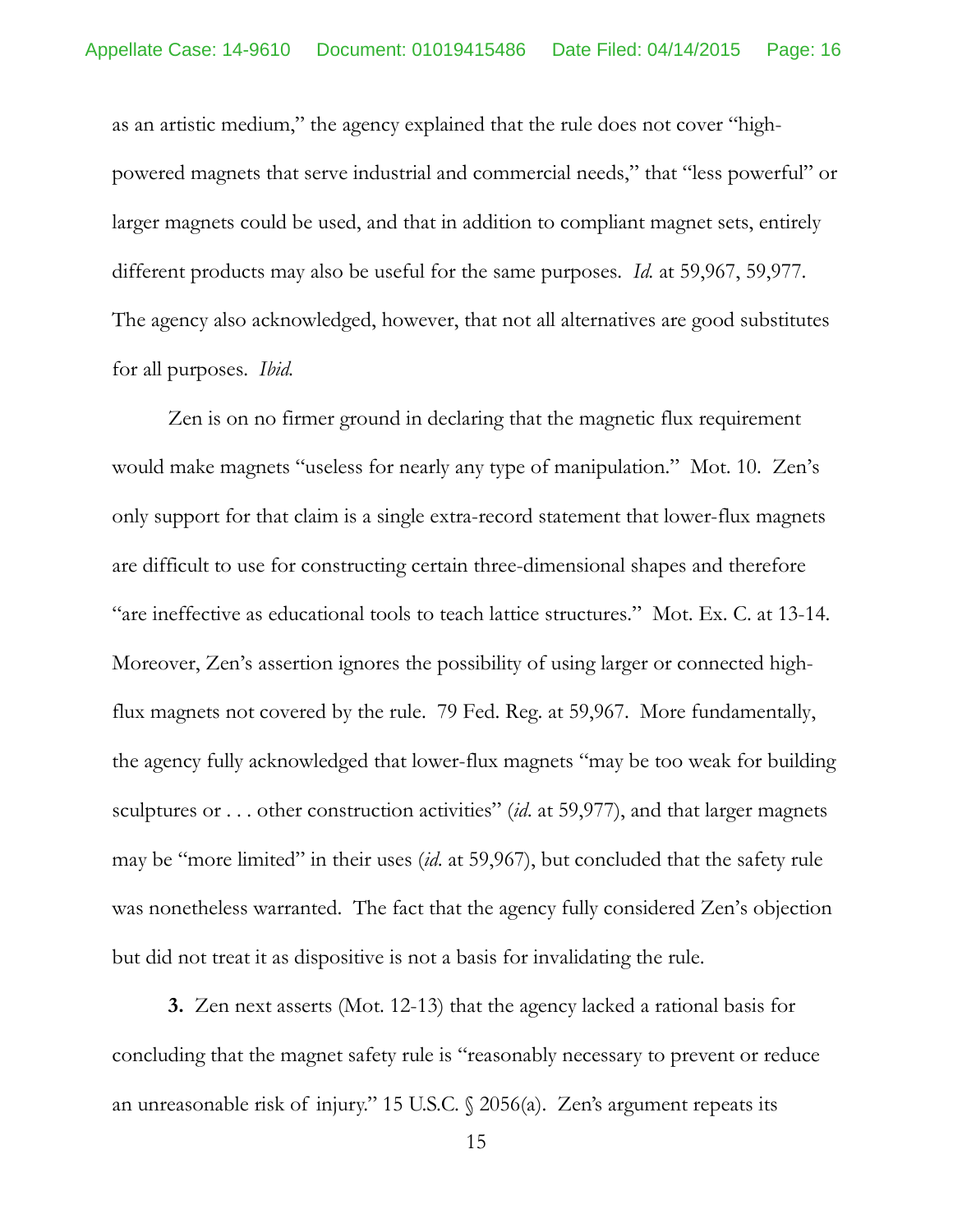assertions that the agency did not accurately gauge the "risk of the magnets" or "the rule's effects on product utility." Mot. 12. Zen's only additional argument is its observation (Mot. 12-13) that these magnets only injure people if swallowed. That does not address whether the safety standard is "reasonably necessary to prevent or reduce an unreasonable risk of injury." 15 U.S.C. § 2056(a). As the agency explained, "[a] product may present an unreasonable risk of injury, even if the product does not contain a fault, flaw, or irregularity," based on "how consumers may actually use a product." 79 Fed. Reg. at 59,966-59,967 (citing *Southland Mower* v. *Consumer Prod. Safety Comm'n*, 619 F.2d 499, 513 (5th Cir. 1980) ("Congress intended for injuries resulting from foreseeable misuse of a product to be counted in assessing risk")); *see ibid.* (examples of rules for cigarette lighters and lawnmowers).[5](#page-16-0)

**4.** Finally, Zen posits (Mot. 13-14) that, because a number of manufacturers have voluntarily stopped selling dangerous magnet sets after the agency proposed its rule in 2012, the agency's use of pre-2012 data rendered the cost-benefit analysis unsupportable. Neither Zen nor anyone else submitted comments on this issue, and Zen therefore cannot now challenge the final rule on that basis. *See, e.g., Universal* 

<span id="page-16-0"></span><sup>&</sup>lt;sup>5</sup> If Zen means to argue that some alternate requirement could prevent people from ingesting dangerous magnets, the agency explained that despite "warnings or labeling," caregivers still purchased sets for children, and that even when caregivers "intended to keep the sets away," children nonetheless got hold of them, resulting in injuries. 77 Fed. Reg. at 53,783. The final rule thus addressed alternatives and explained why, notwithstanding such options, the size and flux requirements were reasonably necessary. *See* 79 Fed. Reg. at 59,974-59,976 (discussing, *inter alia,* use of warnings, packaging restrictions, and rules on where sets can be sold).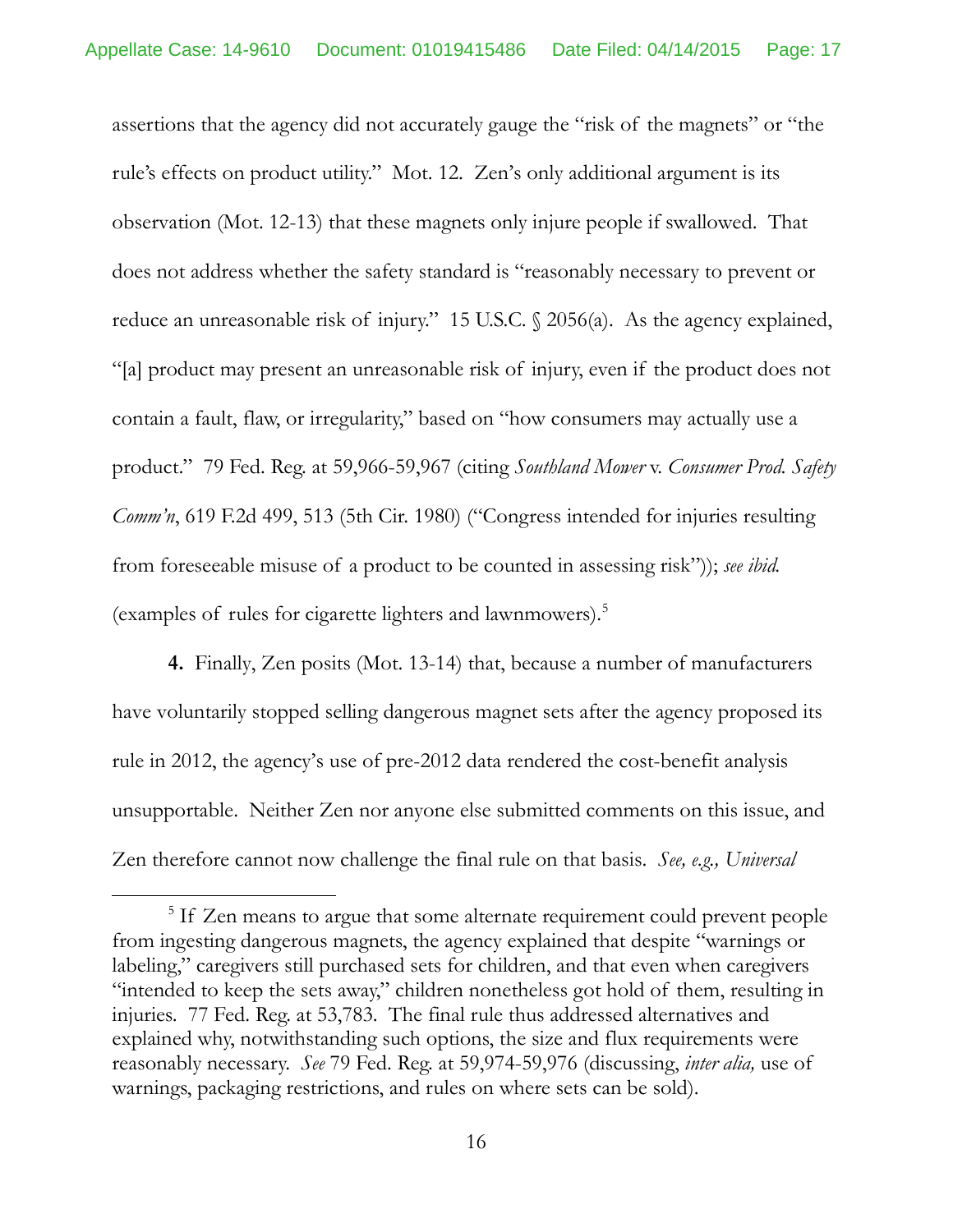*Health Servs., Inc.* v. *Thompson*, 363 F.3d 1013, 1019-20 (9th Cir. 2004) (collecting cases).

There are, moreover, persuasive reasons that no one made such a suggestion. First, as the agency explained, it used a pre-2012 baseline because "[t]he expected benefits of a product safety regulation must be measured against a baseline representing the best assessment of how the market would operate and how products would be used in the absence of the intervention." 79 Fed. Reg. at 59,978. Second, this argument would render almost impossible any regulation of products in a changing market. The agency must propose rules based on the data available at the time and cannot indefinitely delay rules as the market changes and as new data is then collected about the prior year's market changes. Third, and in any event, decreasing sales will decrease *both* the costs and the benefits of the rule. If fewer dangerous magnet sets are sold, then a safety rule may not prevent as many injuries, but it also will not affect as many manufacturers, importers, or consumers. The agency accordingly was well within its discretion to look to pre-2012 data.

## **II. Zen Has Failed to Show That the Balance of Harms and the Public Interest Favor the Extraordinary Relief Sought Here**

Having failed to establish a likelihood of success on the merits, Zen cannot obtain an injunction. *See Warner* v. *Gross*, 776 F.3d 721, 736 (10th Cir. 2015)*.* But in any event, Zen also has not established that its requested order is necessary to prevent irreparable injury or that any such interest is not outweighed by the injury to the public interest and the Commission, which is charged with protecting consumers.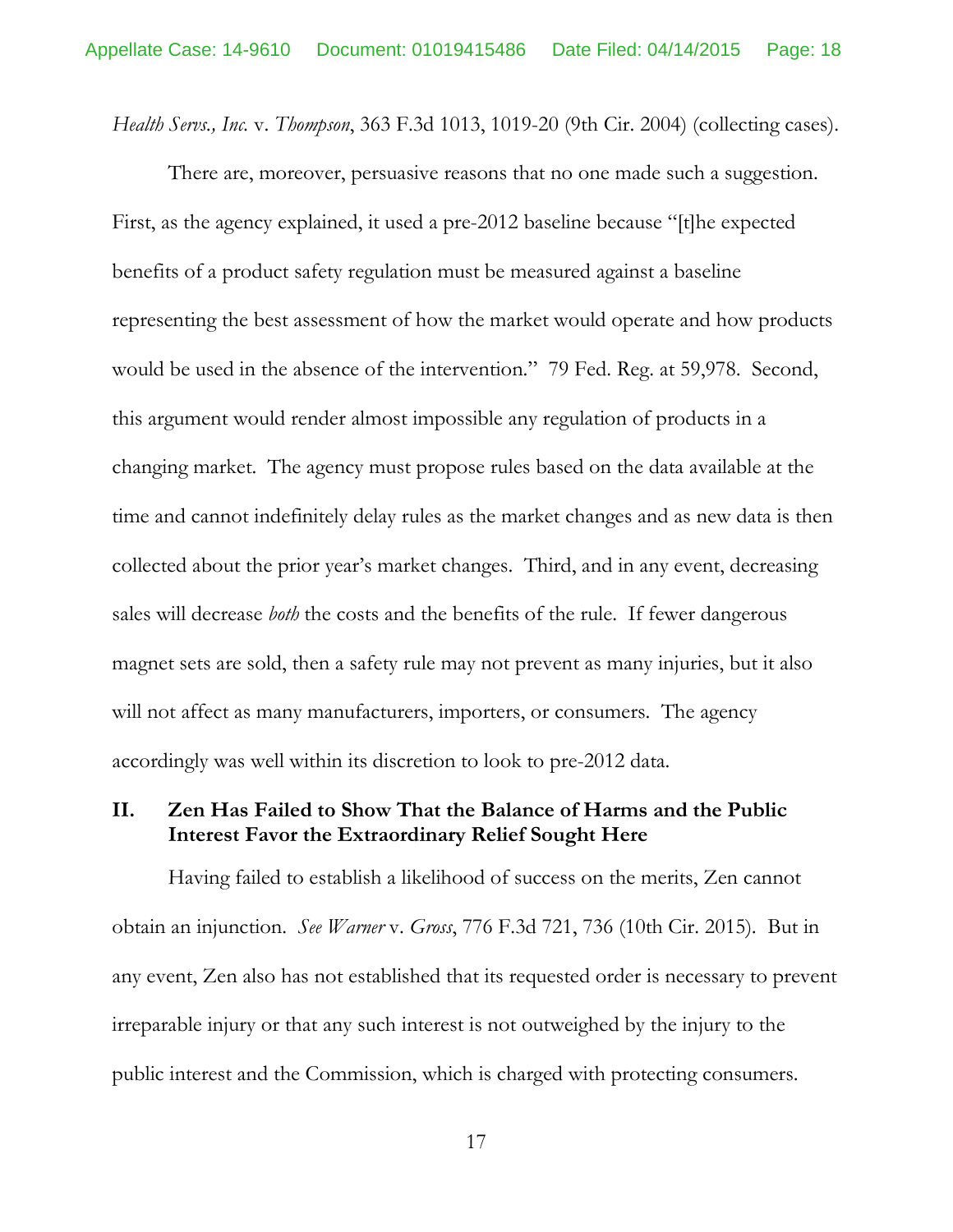Most fundamentally, Zen has not established that an injunction is necessary to prevent any irreparable injury to its own interests. Zen quotes statements by the Commission about the potential effects of the rule on businesses generally. Mot. 16- 17. Yet Zen notably does not claim an order is necessary to protect *itself*. Nor does Zen include any kind of detailed declarations about the effect of this rule on Zen's importing volume or sales figures; exactly what business steps Zen can take only if it gets the extraordinary relief it seeks; and why those steps are critical to Zen's business.

That may be because, as Zen's CEO has suggested, Zen has already stopped importing non-compliant magnet sets and, in light of the lead time to import from China, will not resume doing so until this case is finally resolved.<sup>[6](#page-18-0)</sup> Further, Zen can still import magnet sets that comply with the rule: Zen could import lower-flux sets to sell for other purposes, or Zen could import high-flux sets with larger or interconnected pieces that prevent swallowing. *See* 79 Fed. Reg. at 59,967, 59,968. Other companies already make and sell such products. *See id.* at 59,967, 59,977.[7](#page-18-1)

<span id="page-18-0"></span><sup>6</sup> Melanie Asmar, *Denver's Zen Magnets Wins Motion to Temporarily Lift Feds' Magnets-Ball Ban* (Apr. 6, 2015), http://www.westword.com/news/denvers-zenmagnets-wins-motion-to-temporarily-lift-feds-magnet-ball-ban-6630520; *see also*  http://zenmagnets.com/cpscs-magnet-sphere-ban-lasted-17-hours/

<span id="page-18-1"></span> $7$  Zen's motion also contains an unexplained assertion (Mot. 17-18) that an injunction will "help protect Zen's due process rights." Zen does not, however, make any due process argument. Zen merely quotes a statement by a Commissioner who abstained from voting on the rule, because she did not want her vote to suggest that she had prejudged related issues in an ongoing adjudication. Zen has not explained why enjoining the rule, which has been voted on, would erase any such inference, let alone concern any due process rights.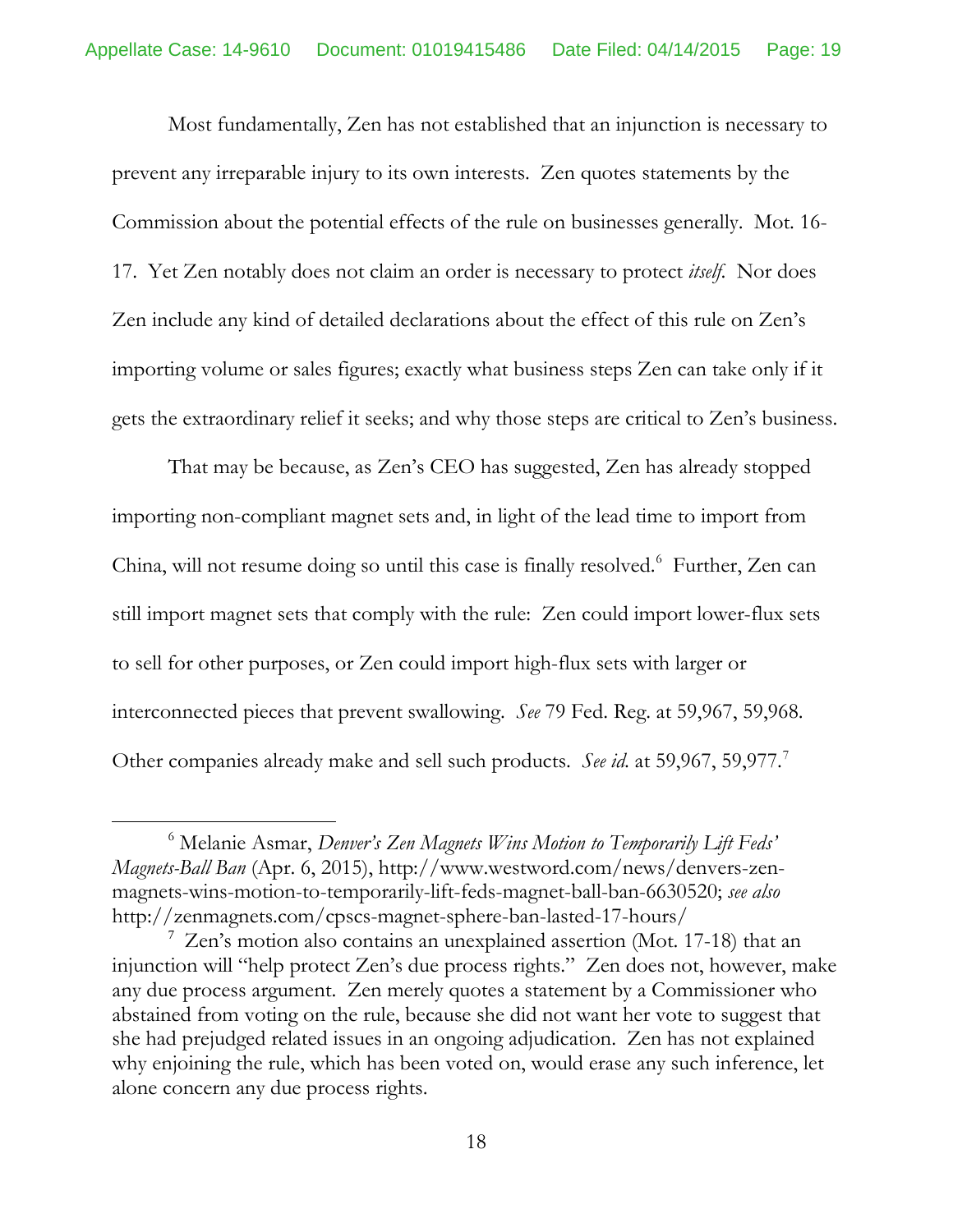Any actual claim of irreparable injury would also be difficult to square with Zen's own litigation conduct. Although Zen was actively involved in the rulemaking, submitted a comment, and immediately made press statements about the final rule,<sup>[8](#page-19-0)</sup> Zen waited until the last possible day to file this action. *See* 15 U. S. C. § 2060(a). With the rule then set to take effect four months later, Zen did not take immediate action or move to expedite. Instead, Zen obtained an extension of the time to file its opening brief and then further waited until the rule came into effect—six months after the rule issued—to file this motion. Zen's delay "tends to blunt [its] claim of urgency and counsels against the grant of a stay." *Ruckelshaus* v. *Monsanto Co.*, 463 U.S. 1315, 1318 (1983) (Blackmun, J., in chambers) (stay application filed seven weeks after decision, and applicant sought 30-day extension to file jurisdictional statement).

At the same time, enjoining this safety standard, which was promulgated by the expert agency charged with regulating consumer product safety, would endanger children and harm the agency. There are a number of small firms that manufacture consumer magnet sets. An injunction would invite these companies to make or import unsafe sets. Although Zen quibbles about the *number* of children who have been injured by these products, even Zen does not seriously dispute the expert medical consensus that they are dangerous and have been responsible for serious

<span id="page-19-0"></span><sup>8</sup> *See, e.g.,* Melanie Asmar, *Denver's Zen Magnet Is Fighting the Federal Givernment Over Its Ban of Tiny Magnet Balls* (Oct. 8, 2014), http://www.westword.com/news/ denvers-zen-magnets-is-fighting-the-federal-government-over-its-ban-of-tiny-magnetballs-6051787.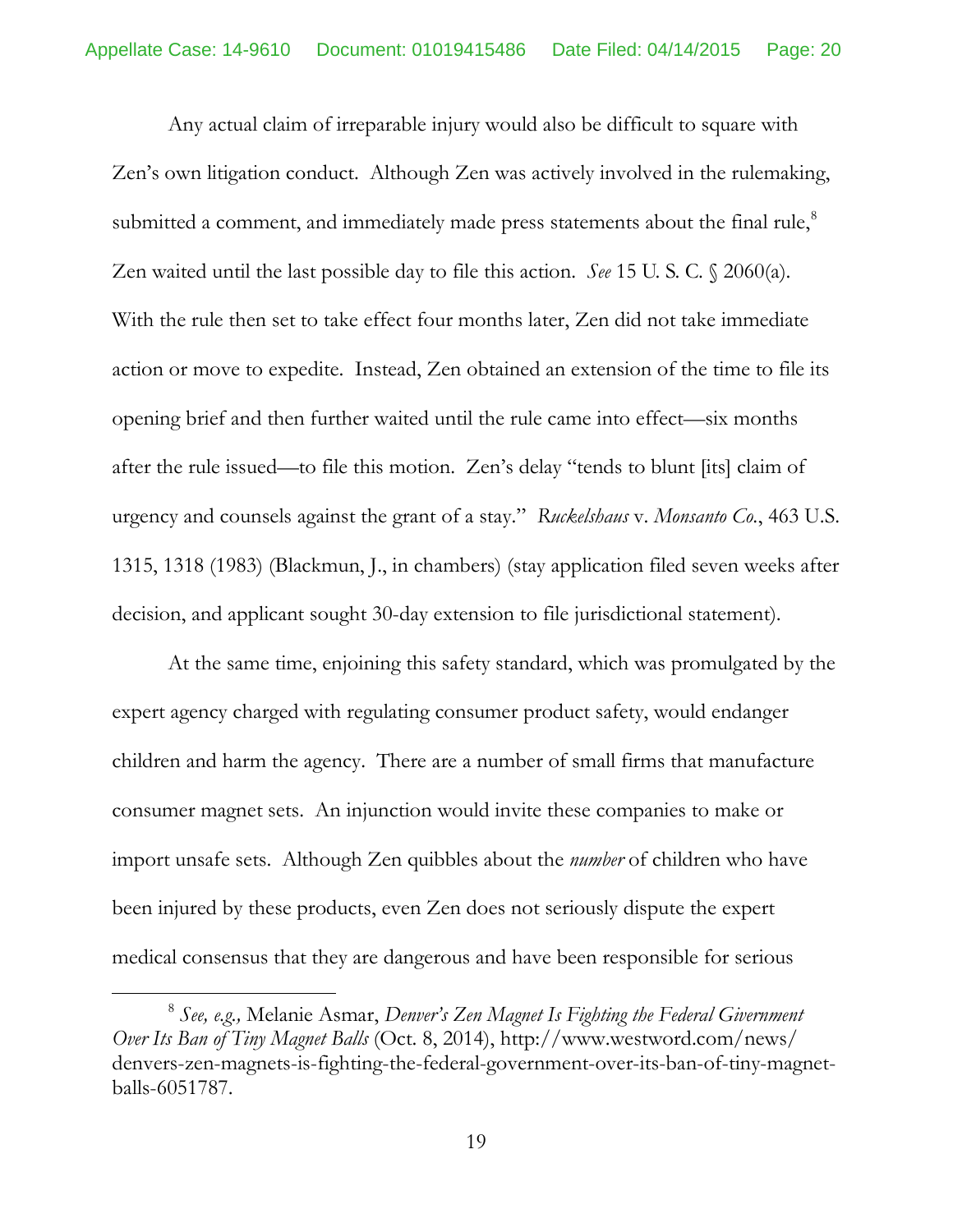injury and death. $9$  It is no answer to say (Mot. 18-19) that the public would "benefit from a stay" because non-compliant magnet sets are useful or fun. That just asks this Court to reweigh the judgment made by the expert agency charged with evaluating precisely those issues, and to do so with far less data. It is also no answer to declare (Mot. 18, 19) that the agency could take steps to designate noncompliant magnet sets as "imminent hazards" and then seek judicial relief, such as a court-ordered recall, under 15 U.S.C. § 2061. Enjoining a consumer safety rule harms the agency charged with promulgating that rule and—more importantly—the public that the rule protects. And although Section 2061 can be used to address an "imminent and unreasonable risk of death, serious illness, or severe personal injury" (*id.* § 2061), it is not in the public's or agency's interest to leave entirely unregulated goods that do not rise to this level but do pose "an unreasonable risk of injury," the standard for the rule at issue here (*id.* § 2056(a)).

## **CONCLUSION**

For the foregoing reasons, petitioner's motion should be denied.

<span id="page-20-0"></span><sup>&</sup>lt;sup>9</sup> Although Zen asserts (Mot. 19) that it does not sell its magnet sets to children, Zen can make no similar assertion about others who import magnet sets. And in any event, the record shows that magnet sets sold to adults, including adults who took precautions to keep them away from children, have nonetheless caused serious injuries and death. *See, e.g.,* 77 Fed. Reg. at 53,783; 79 Fed. Reg. at 59,964- 59,965.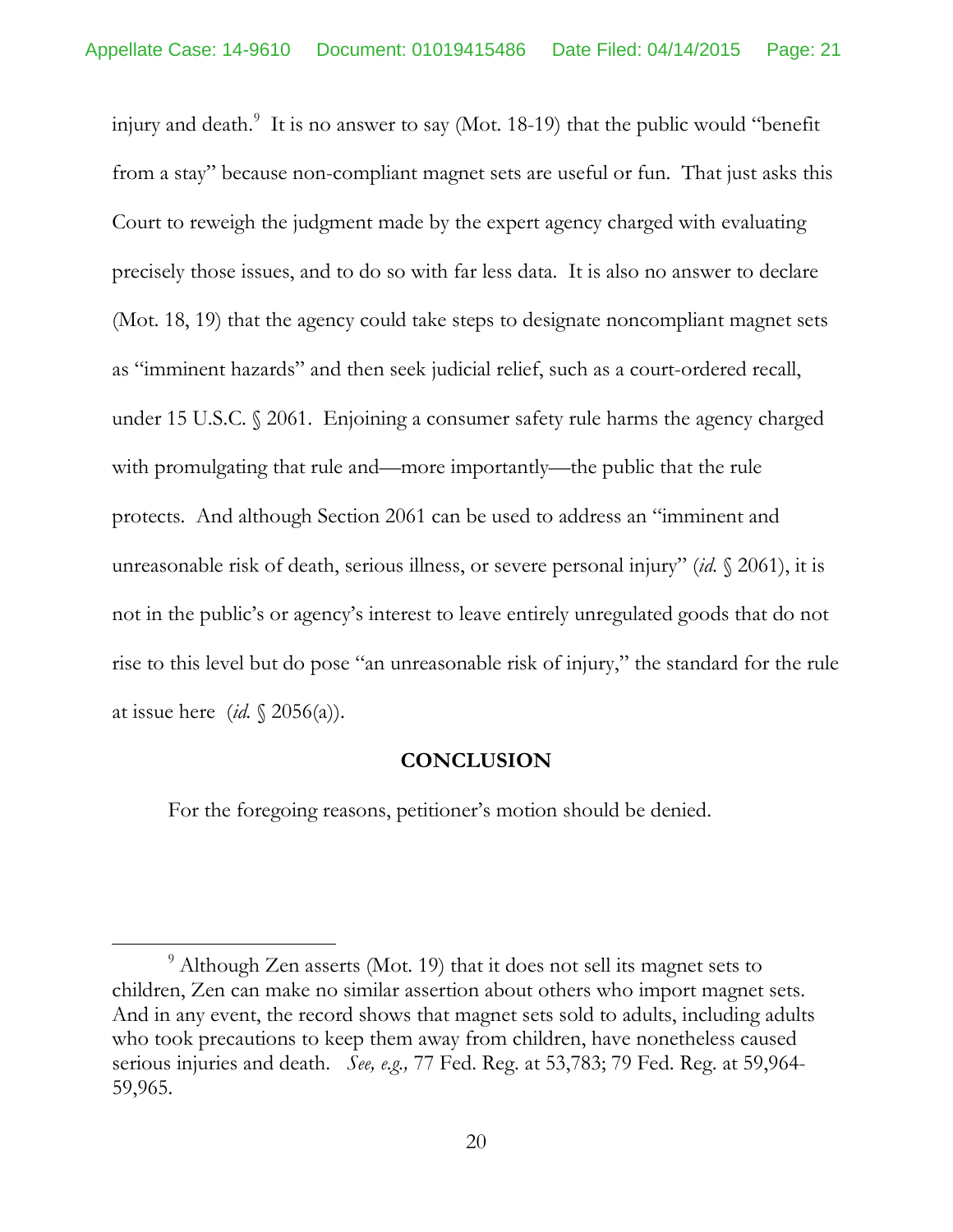Respectfully submitted,

BENJAMIN C. MIZER

*Acting Assistant Attorney General*

MARK R. FREEMAN ADAM C. JED *(202) 514-8280 Attorneys, Appellate Staff Civil Division, Room 7240 U.S. Department of Justice 950 Pennsylvania Ave., N.W. Washington, D.C. 20530*

APRIL 2015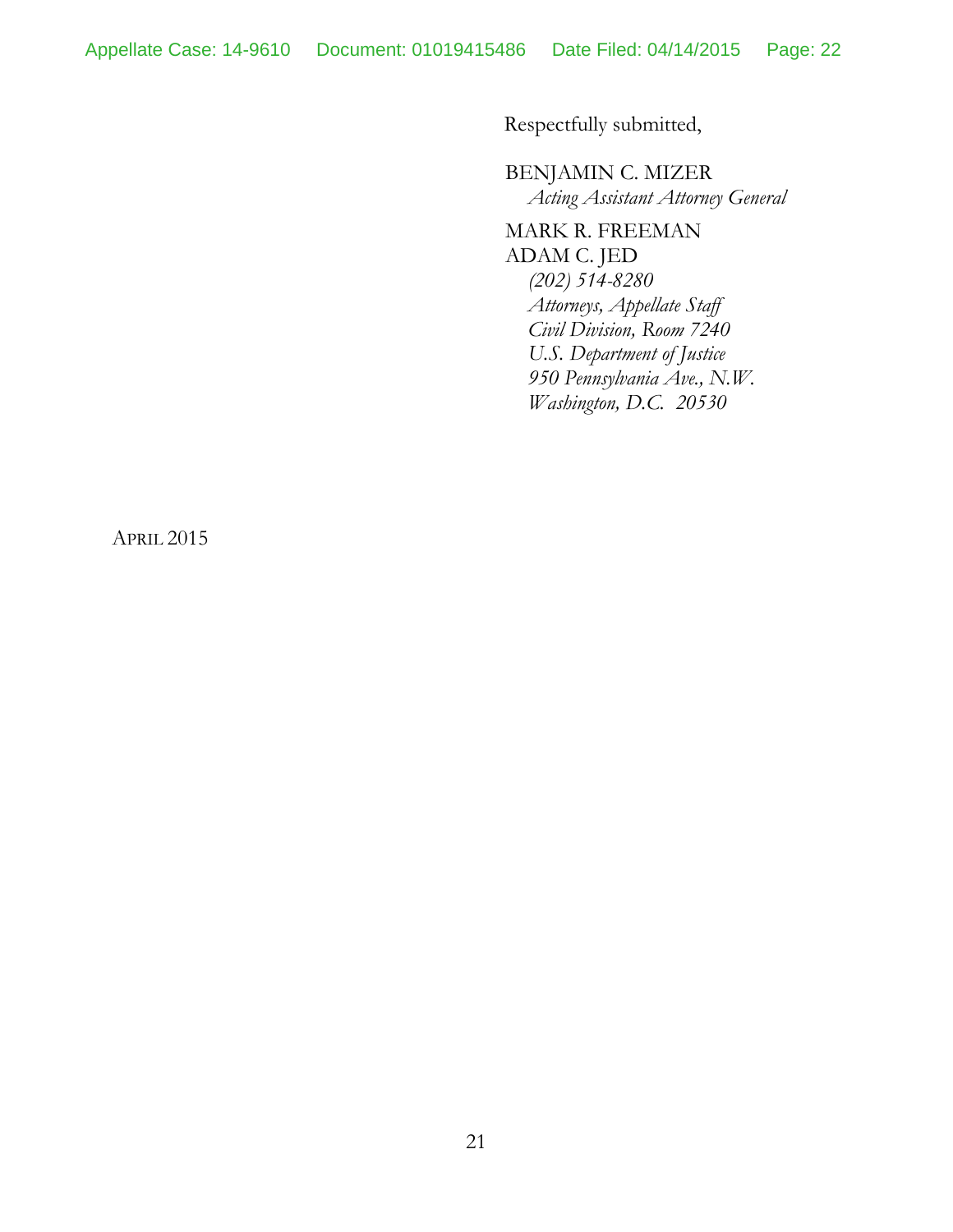# **CERTIFICATIONS OF COMPLIANCE**

I hereby certify that this response complies with the requirements of Fed. R. App. P. 27(d)(1)(E) because it has been prepared in 14-point Garamond, a proportionally spaced font, and that this response complies with the page limitation of Fed. R. App. P. 27(d)(2) because it is 20 pages long.

I further certify that (1) all required privacy redactions have been made; (2) any required paper copies are exact versions of the document filed electronically; and (3) the electronic submission was scanned for viruses and found to be virus-free.

> */s/ Adam Jed* Adam C. Jed